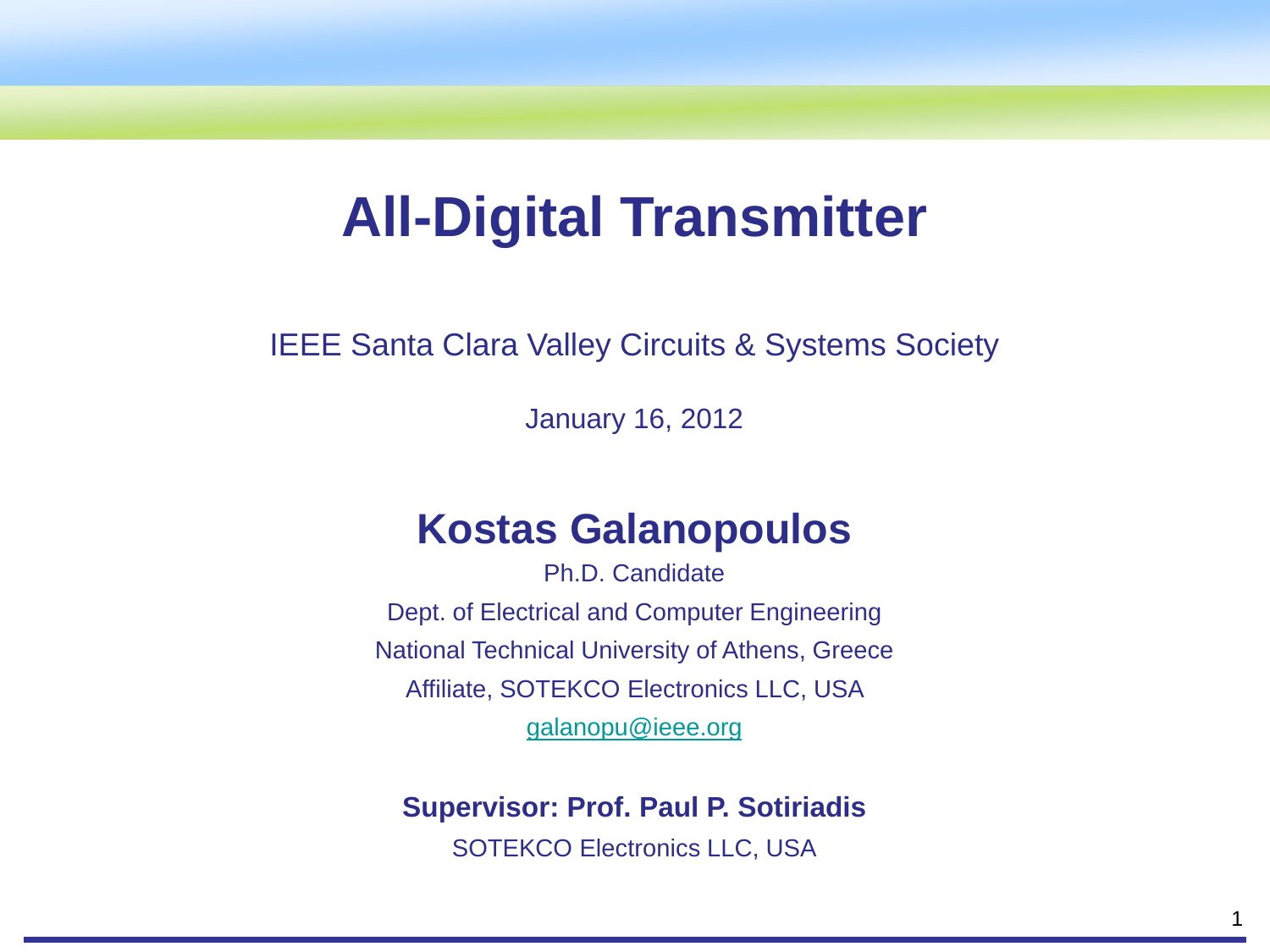## **All-Digital Transmitter**

Presentation outline

- Theoretical overview of the proposed techniques:
	- Direct All-Digital Synthesis
	- Spurs Reduction Using Dithering
	- All-Digital modulation techniques
	- Nearly All-Digital analog data acquisition
- Live demo presentation:
	- FM radio transmitter
	- AM radio transmitter

 $\triangleright$ This is the first implementation of a practical and purely digital rf transmitter.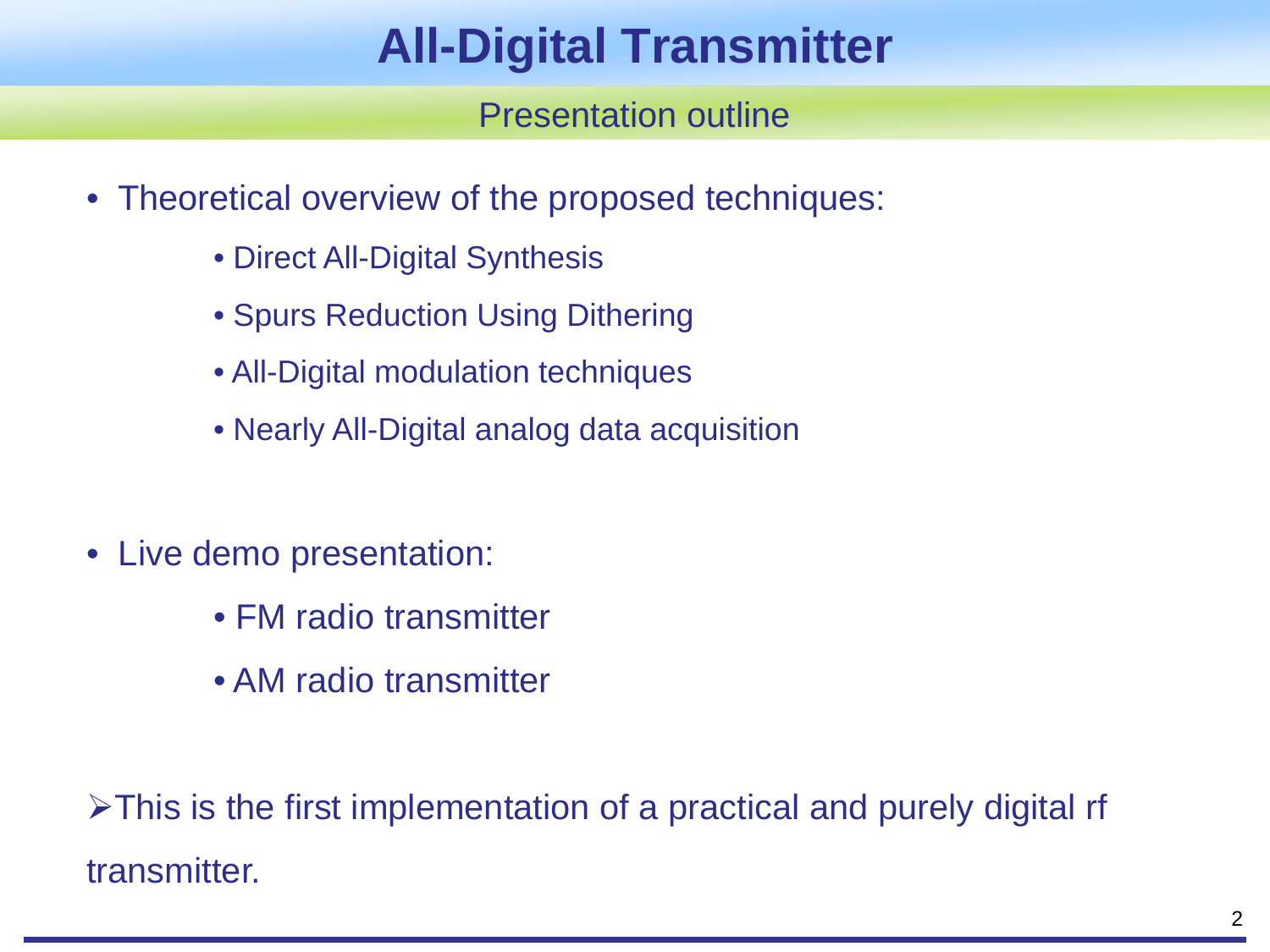### **What is an All-Digital Transmitter?**



- Radio transmitter with (ideally) *no* analog components.
- Based on Direct All-Digital Frequency Synthesis & Modulation techniques.
- **Inputs**: A) Clock signal, B) Digital Data sequence
- **Output**: 1-bit digital sequence driving directly A) a (tuned) antenna, Or,

B) a switching (class-D) power RF amplifier.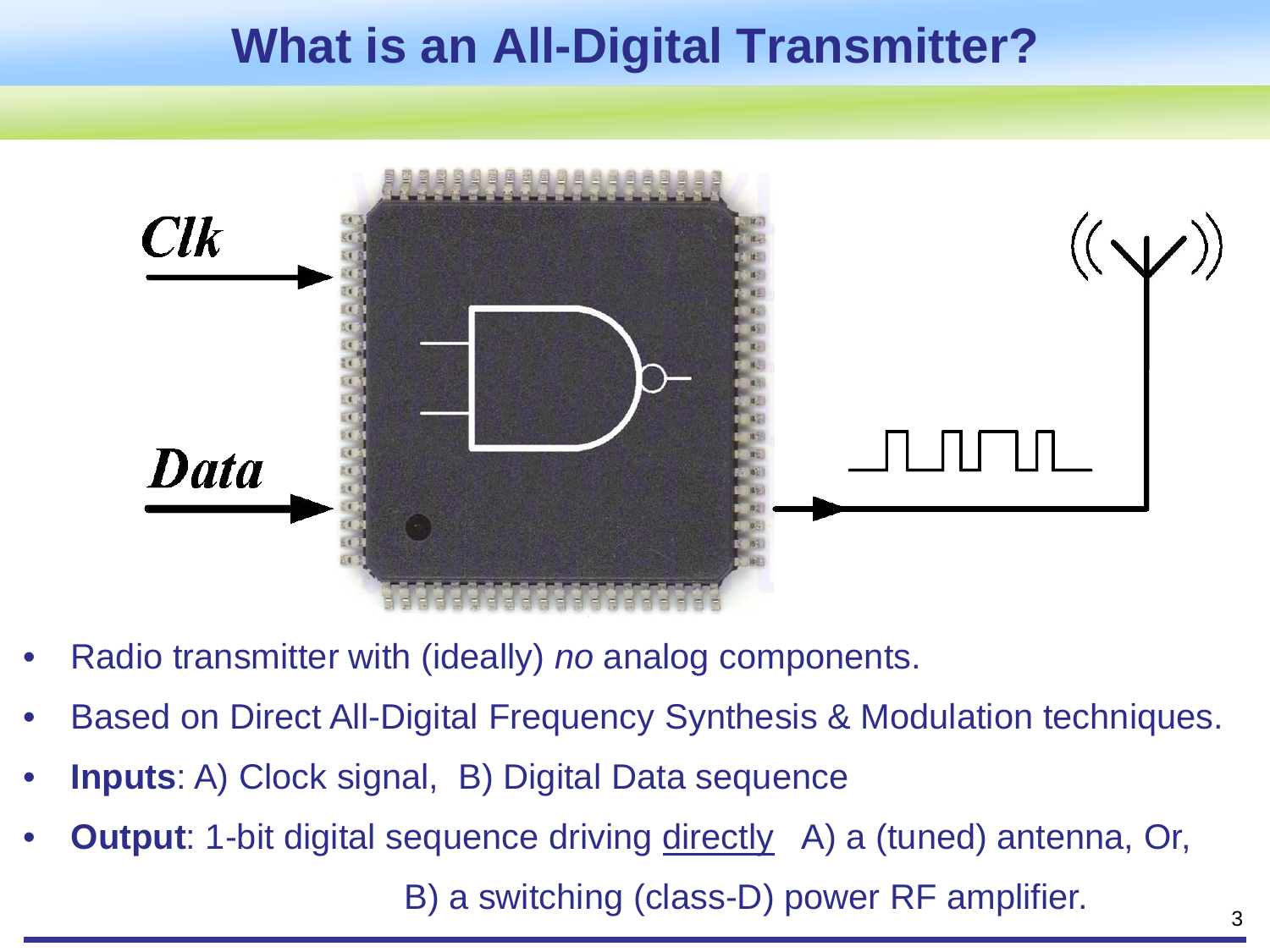## **Why All Digital Transmitter?**

Advantages

… compared to analog / mixed signal architectures

- Consumes significantly lower power
- Occupies significantly smaller chip area
- All advantages of digital circuit design

• portability, scalability, reconfigurability, CAD tools ( VHDL/Verilog - layout (APR) - test flow (BIST) )

- Very short concept-to-market time.
- Compact, relatively simple, flexible architectures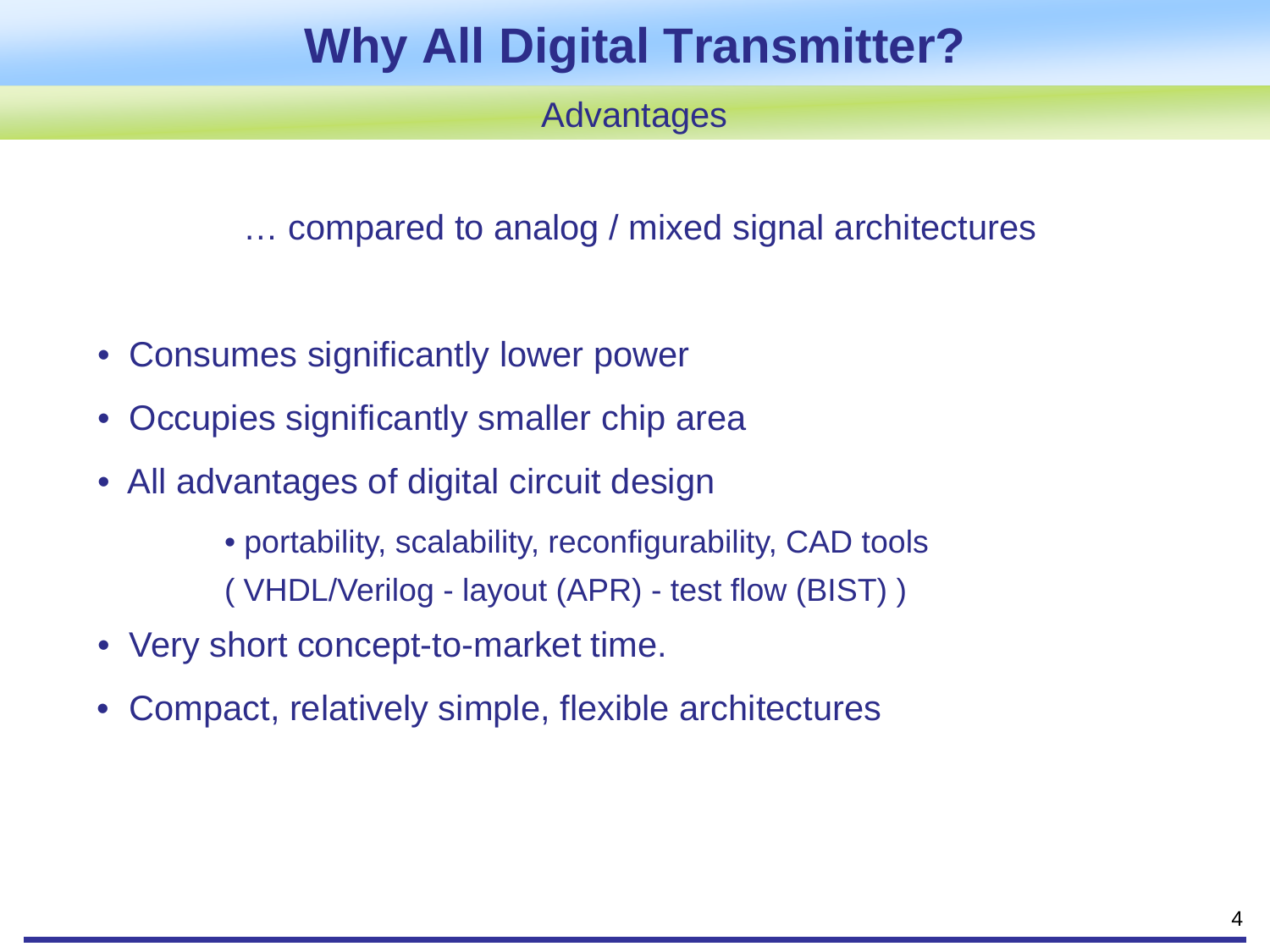## **Why** *not* **All Digital Transmitter?**

#### **Disadvantages**

… compared to analog/ mixed signal architectures

- Worse Spurious Free Dynamic Range (SFDR) and/or noise floor
- Lower frequency range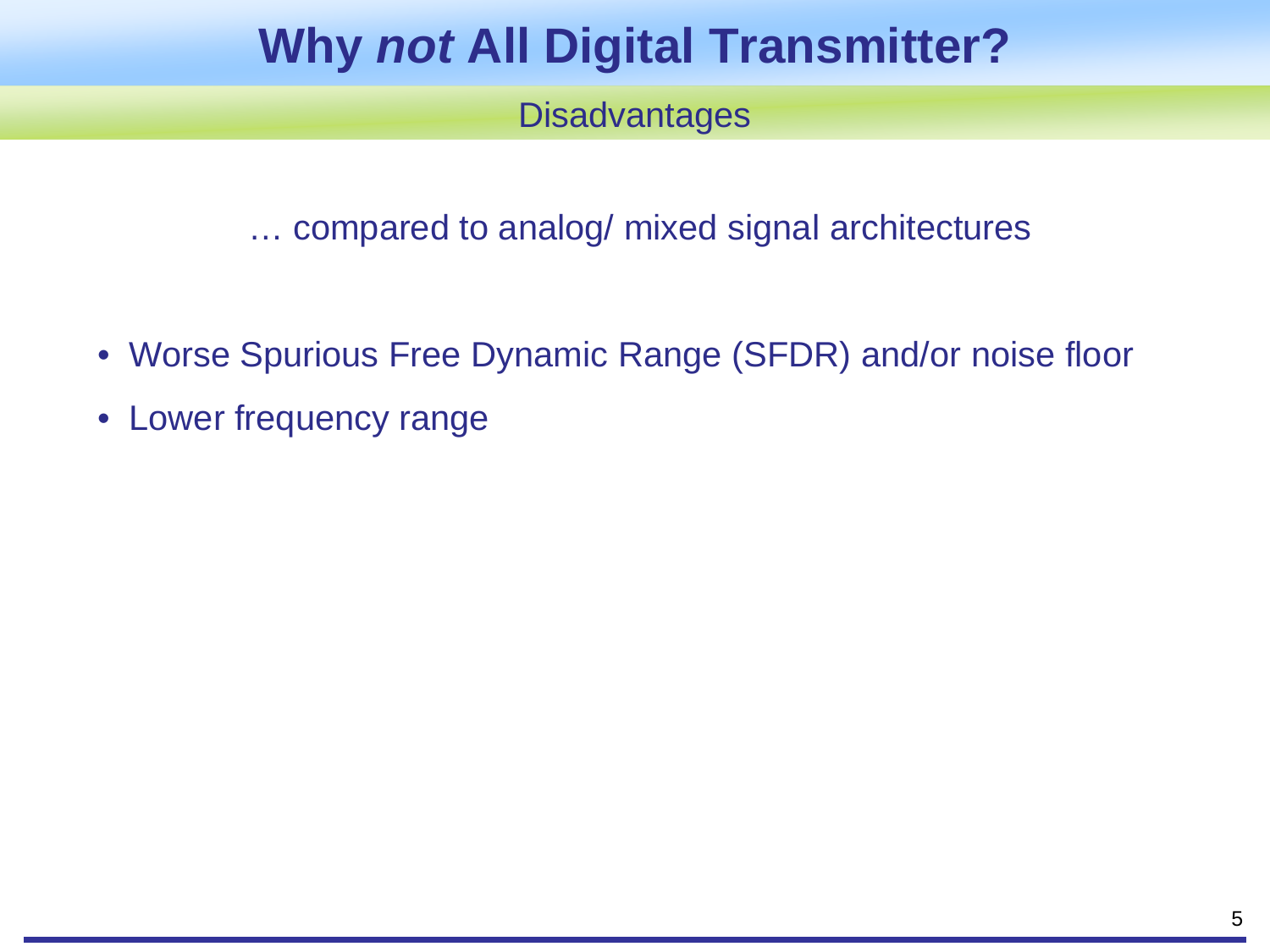## **Why** *not* **All Digital Transmitter?**

#### **Disadvantages**

… compared to analog/ mixed signal architectures

- Worse Spurious Free Dynamic Range (SFDR) and/or noise floor
- Lower frequency range

- → *But with I.C. technologies downscaling,* 
	- *Digital circuits become faster, of lower power, smaller.*
	- *Analog circuits become harder to design / migrate.*
- *Also, higher operating frequencies improve SFDR and jitter !*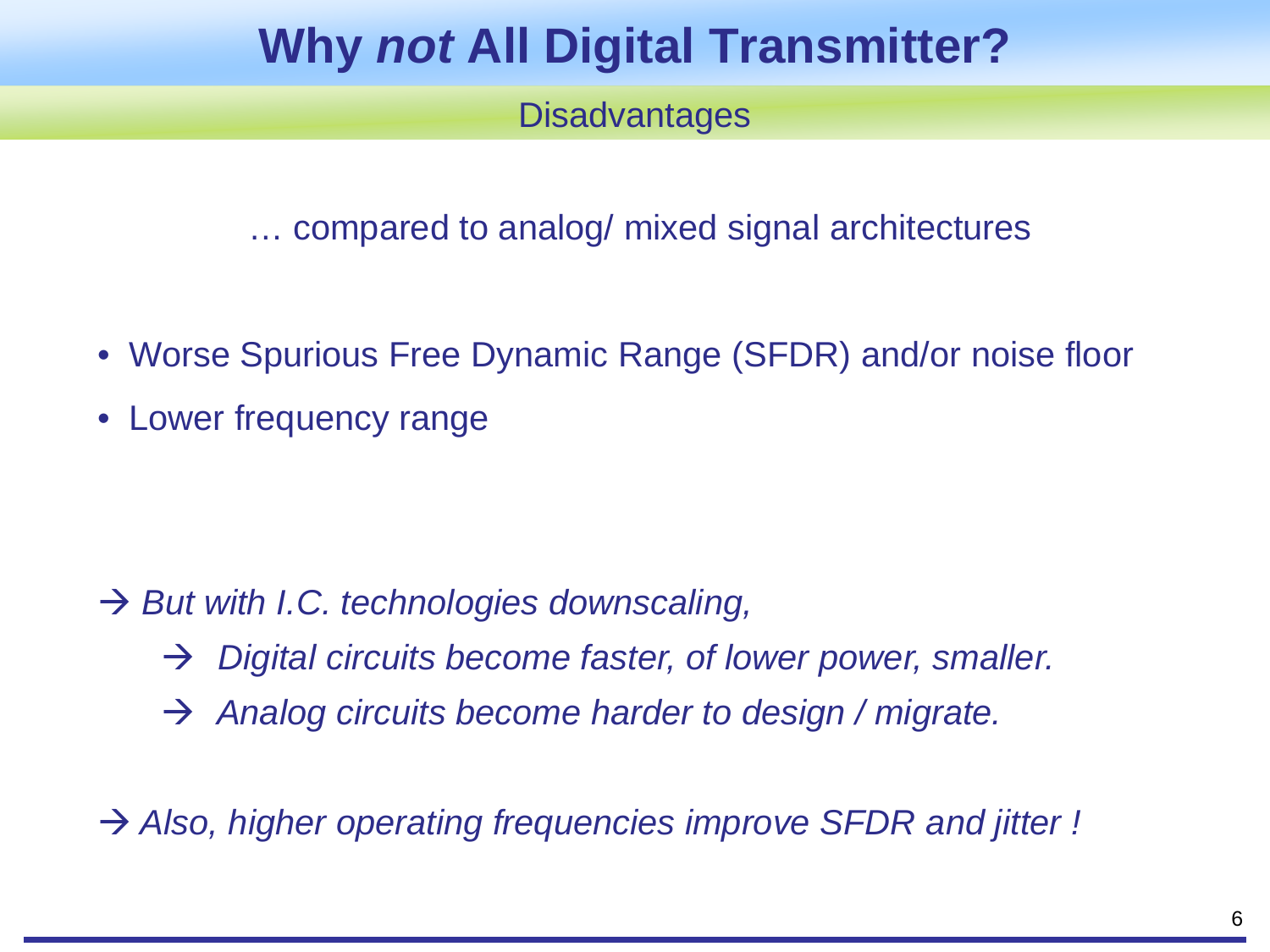### **Direct All-Digital Synthesizer**

… the core of all-digital transmitter



- Clock is fractionally divided to produce the output signal.
- Frequency Control Word (FCW) *w* sets the output Average Frequency
- Typical output is not a regular periodic signal

(Output flips value on System clock edges)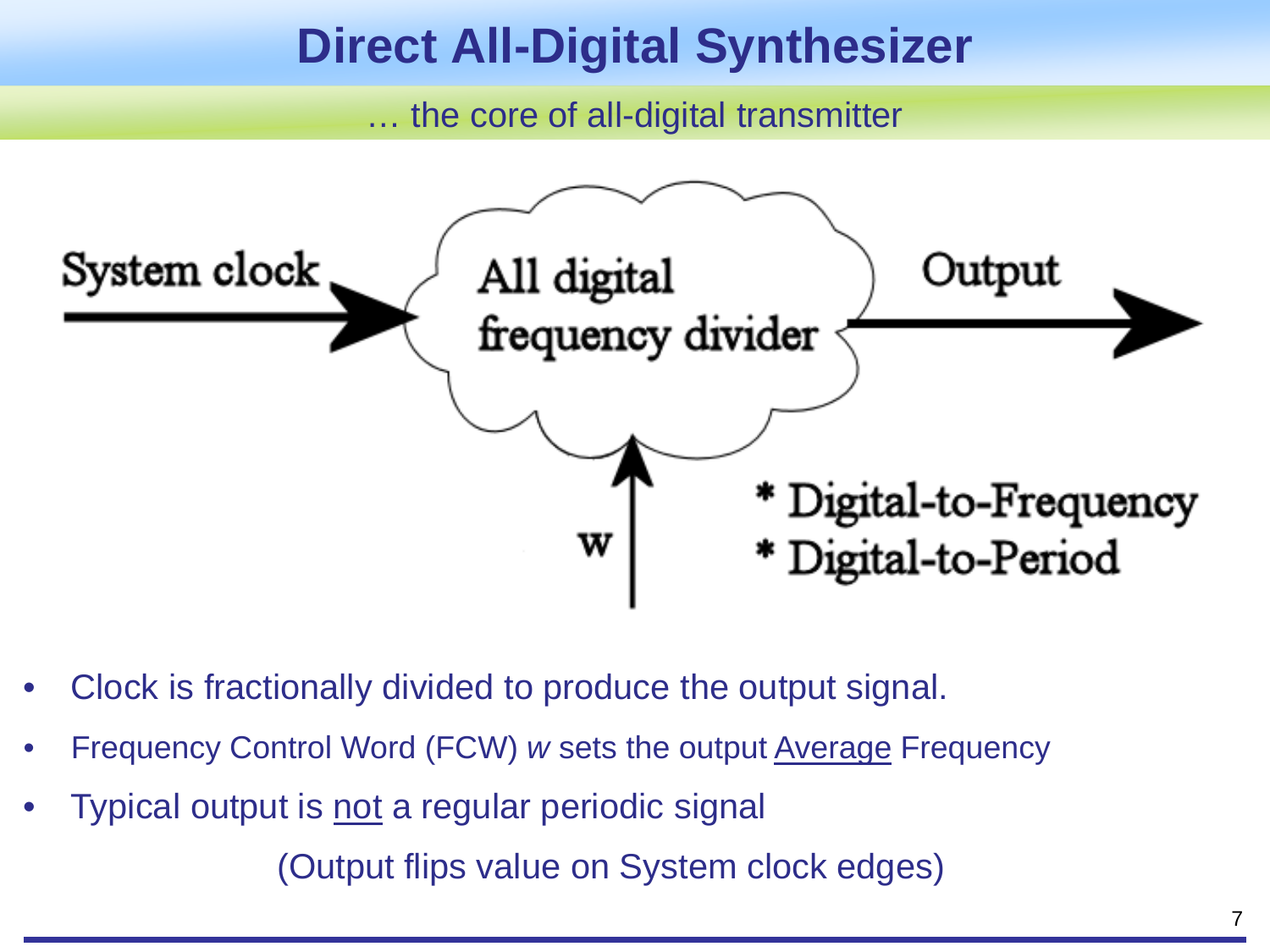### **Pulse Direct Digital Synthesizer**

..type of Direct All-Digital Synthesizer



FCW is *n*-1 bit wide while a *n*-bit accumulator is used.

• V.S. Reinhardt, "Direct digital synthesizers", *Technical Report*, Hughes Aircraft Co, Space and Communications Group, 1985.

 $\bullet$  C. E. Wheatley, III and D. E. Phillips, "Spurious Suppression in Direct Digital Synthesizers", Freq. Control Symp, May, 1981.  $\,$   $_{\rm 8}$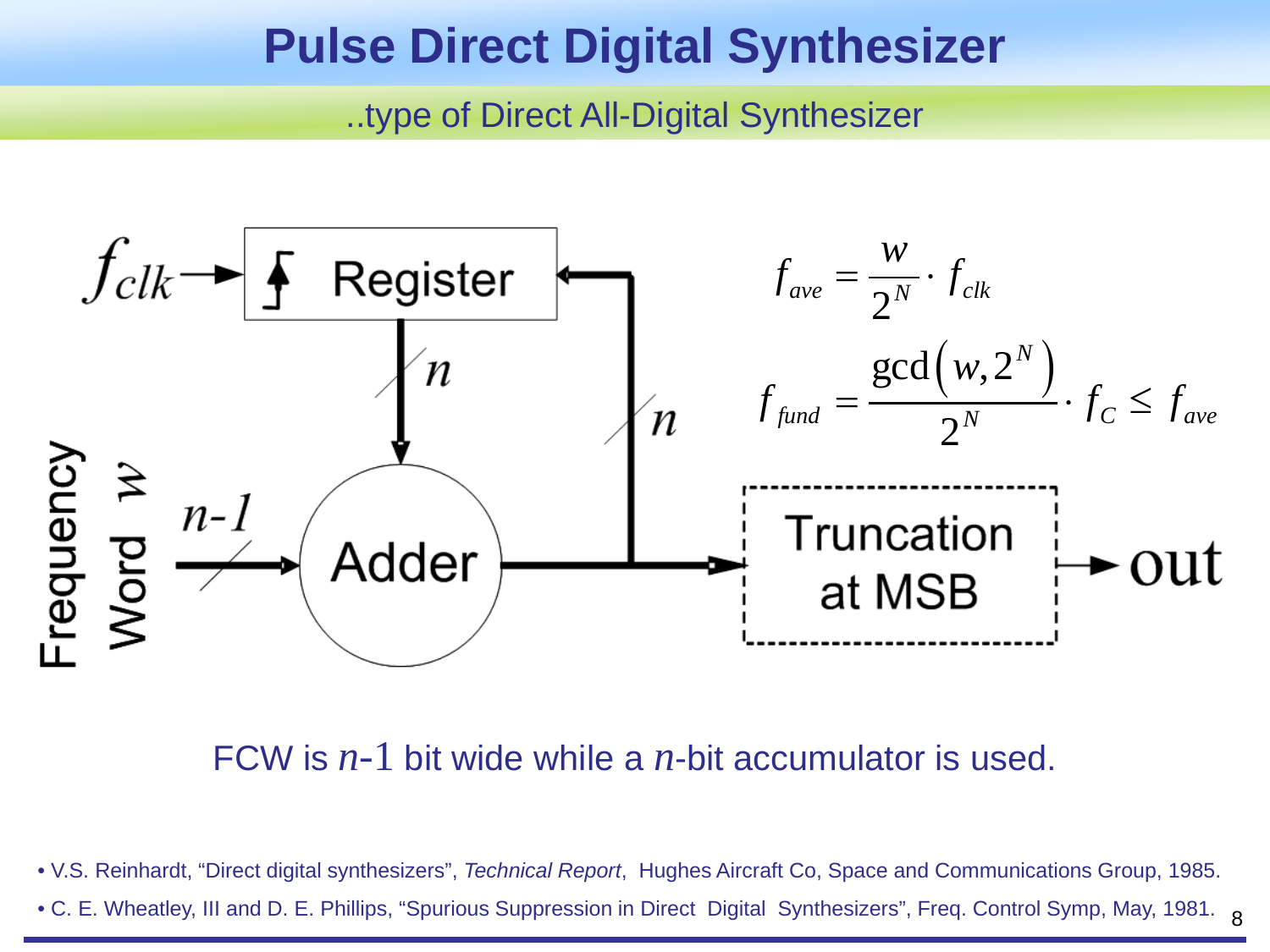# **Pulse Direct Digital Synthesizer**



- PDDS is a synchronous FSM, so…
- Output has timing irregularities (deterministic jitter) for most frequencies
- (deterministic) Jitter  $\leq \frac{1}{2}$  Clock Cycle.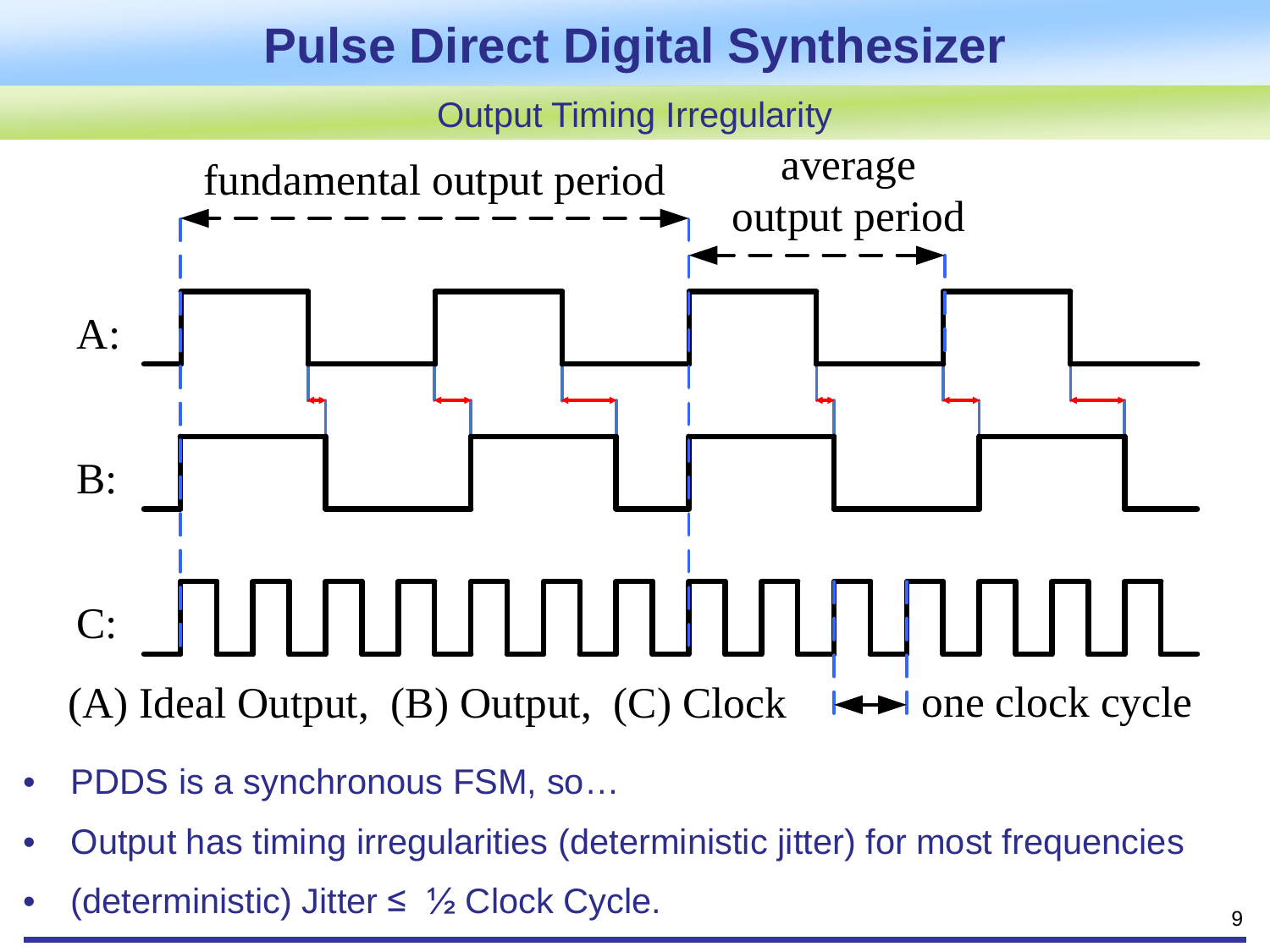## **Pulse Direct Digital Synthesizer**

Output spectrum (*simulation* with a 16MHz clk)



• Timing irregularities imply many & strong (undesirable) frequency spurs!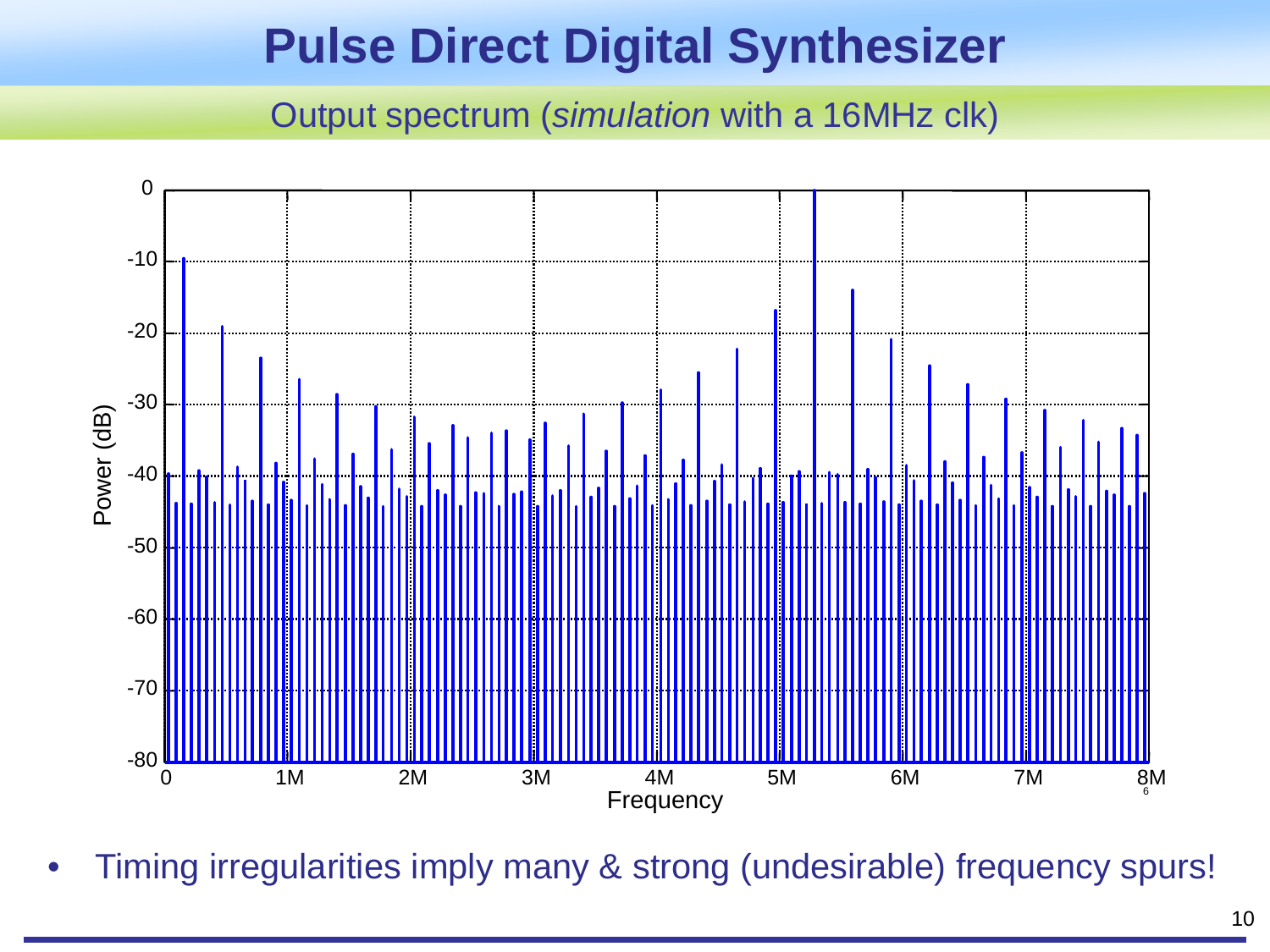# **Spurs Suppression using Dithering**

#### Edge Positions (random) variations



- Output is still a **pulse** sequence of the same average frequency.
- The power of the spurs spreads in the frequency domain.
- Output is not periodic anymore.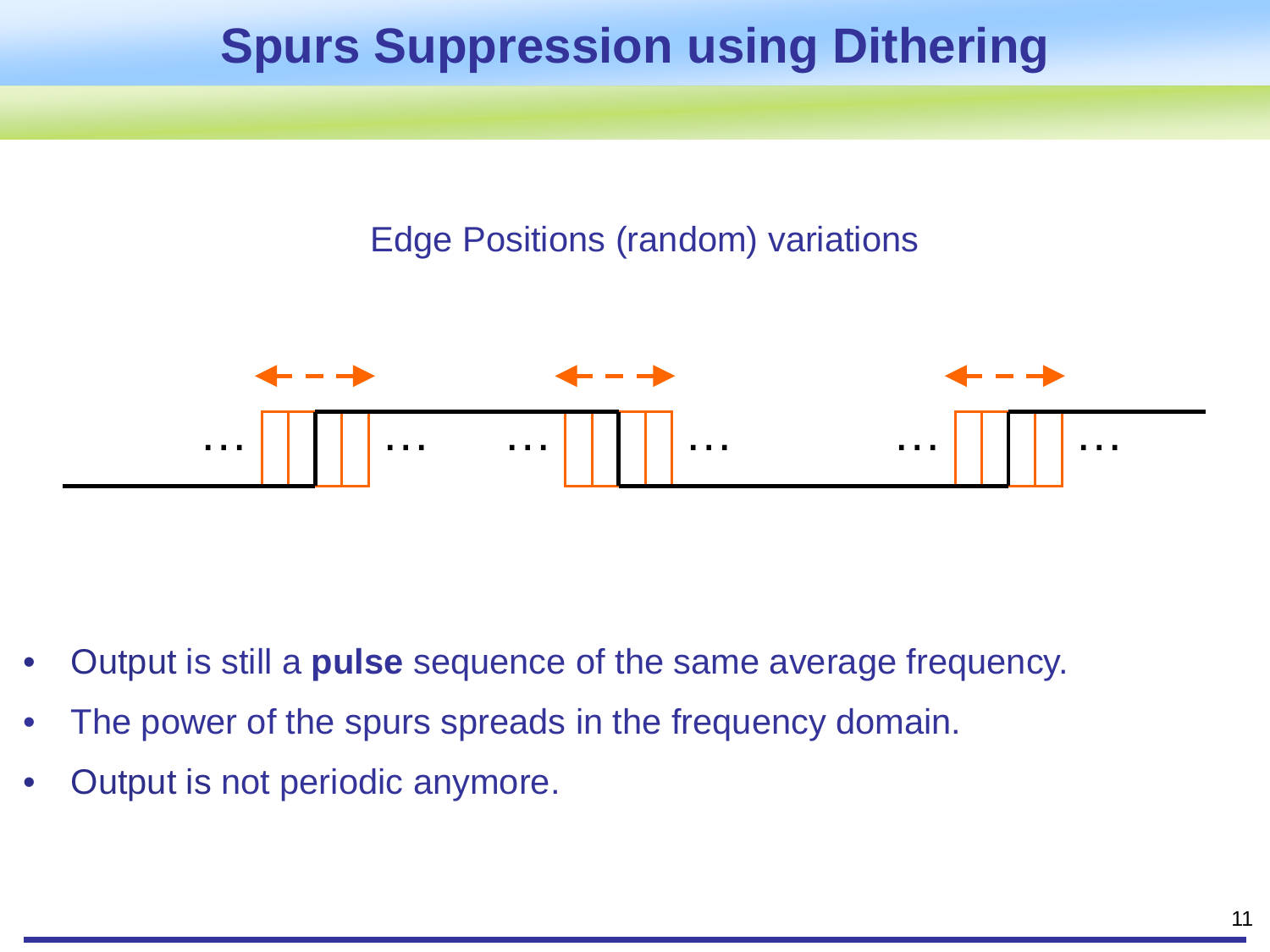### **PDDS with Frequency Dithering**

#### Block diagram



A random sequence is added to the FCW input of the PDDS.

• V.S. Reinhardt, "Direct digital synthesizers", *Technical Report*, Hughes Aircraft Co, Space and Communications Group, 1985. • C. E. Wheatley, III and D. E. Phillips, "Spurious Suppression in Direct Digital Synthesizers", Freq. Control Symp, May, 1981.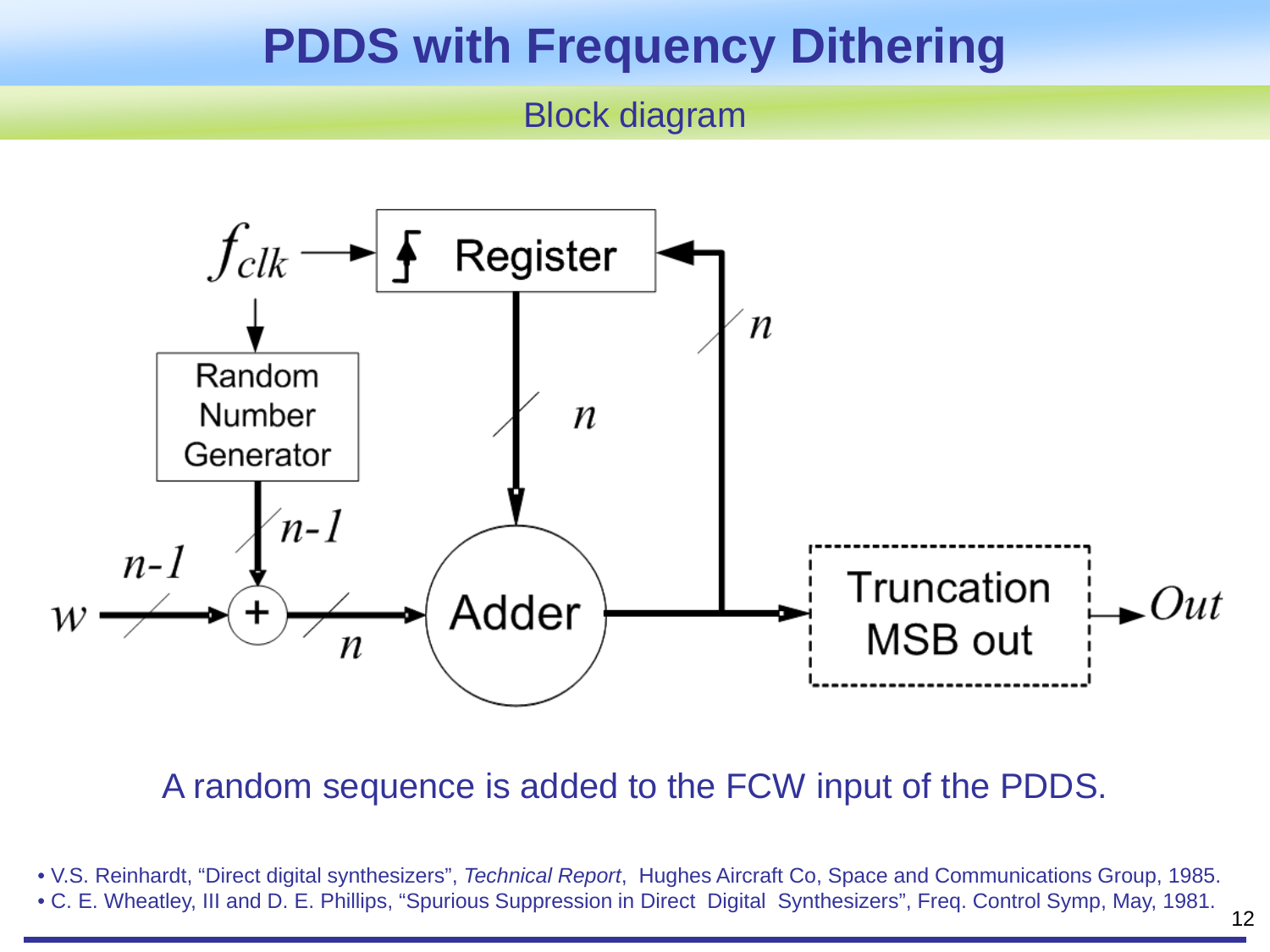### **PDDS with Phase Dithering**

#### Block diagram



#### A random sequence is added to the Output of the Phase Accumulator.

• V.S. Reinhardt, "Direct digital synthesizers", *Technical Report*, Hughes Aircraft Co, Space and Communications Group, 1985. • C. E. Wheatley, III and D. E. Phillips, "Spurious Suppression in Direct Digital Synthesizers", Freq. Control Symp, May, 1981.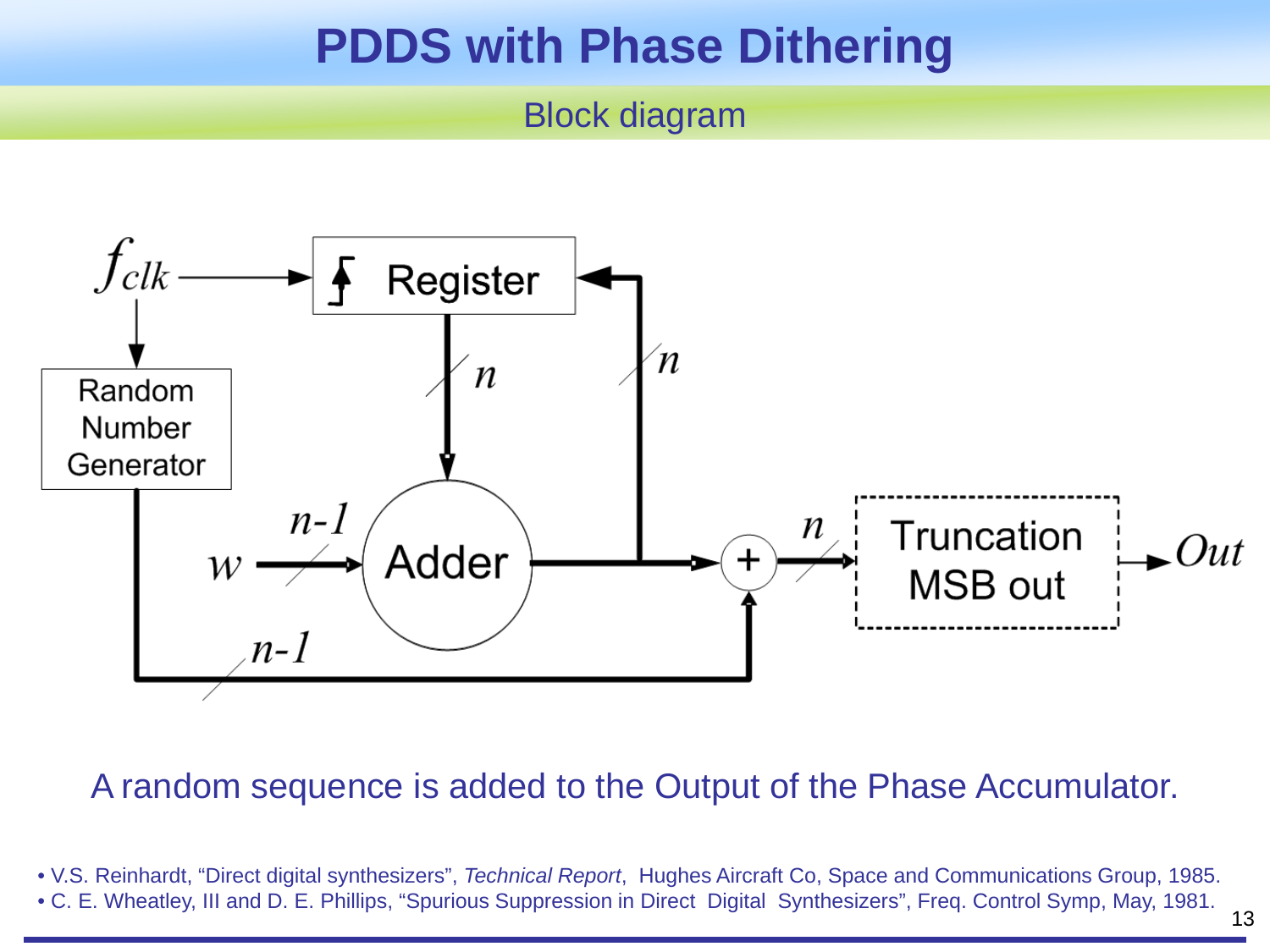## **PDDS with Frequency / Phase Dithering**

Output spectrum (simulation with a 16Mhz clk)



Spectrum is now clear of spurs but has elevated noise floor.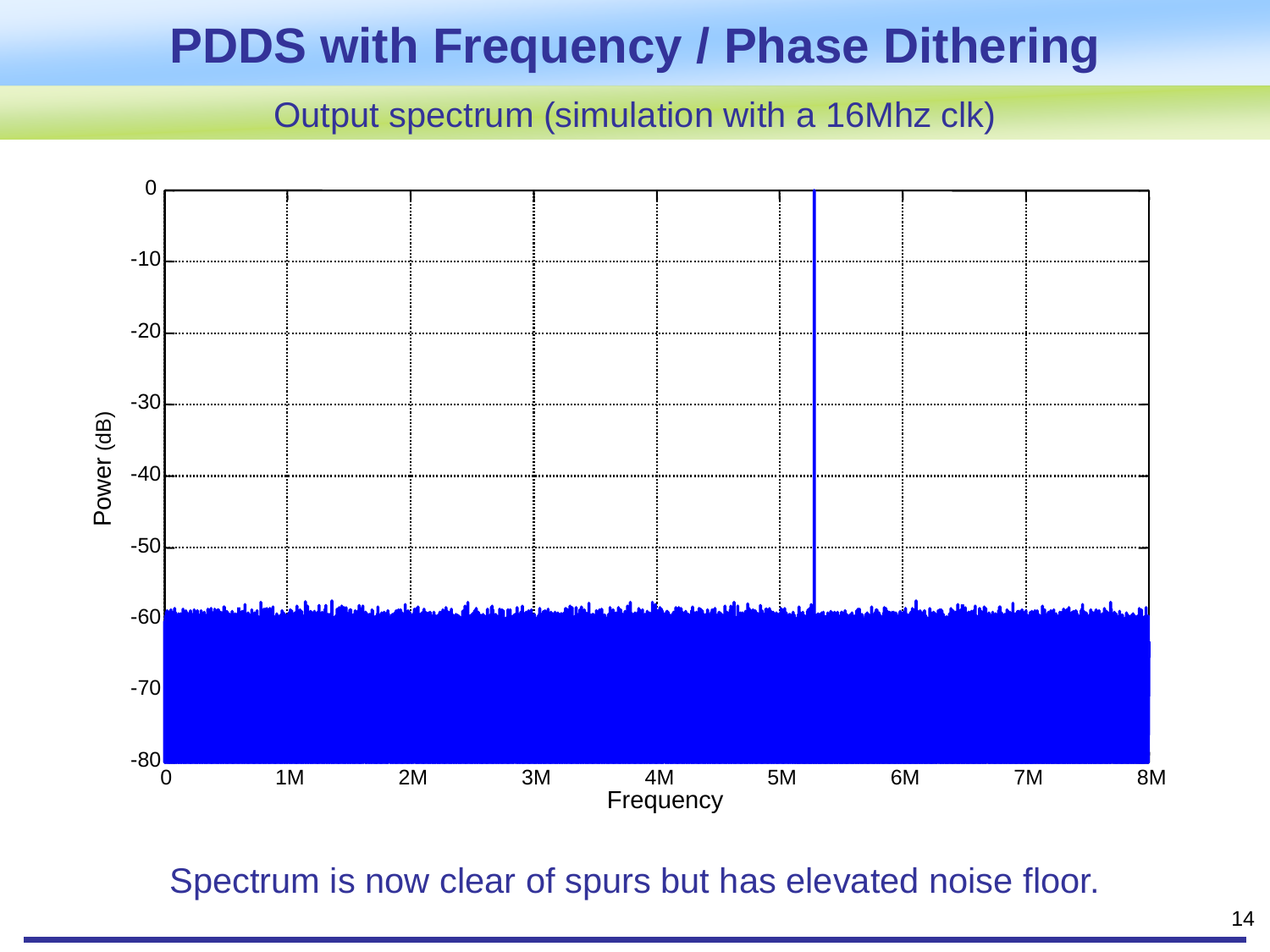### **Implementation Measurements**

#### Undithered PDDS output

| DI Agilent Spectrum Analyzer - Swept SA                                                                                                                                                                                                                                                                                                                                      |                                                                                       |            |                                 |                                                                              | $\square$ ex                                                      |
|------------------------------------------------------------------------------------------------------------------------------------------------------------------------------------------------------------------------------------------------------------------------------------------------------------------------------------------------------------------------------|---------------------------------------------------------------------------------------|------------|---------------------------------|------------------------------------------------------------------------------|-------------------------------------------------------------------|
| $50\Omega$<br><b>LXI</b><br>T<br>91.634000000 MHz<br>Marker 1                                                                                                                                                                                                                                                                                                                | AC                                                                                    | SENSE: INT | ALIGN AUTO<br>Avg Type: Log-Pwr | 07:20:43 AM Apr 20, 2011<br>TRACE 123456                                     | <b>Peak Search</b>                                                |
| Input: RF<br>Ref 11.00 dBm<br>10 dB/div                                                                                                                                                                                                                                                                                                                                      | <b>Trig: Free Run</b><br>$PNO: Far \rightarrow$<br>Atten: 22 dB<br><b>IFGain:Auto</b> |            |                                 | <b>TYPE WWWWWW</b><br><b>DET N N N N N N</b><br>Mkr1 91.634 MHz<br>11.00 dBm | <b>Next Peak</b>                                                  |
| Log<br>1.00                                                                                                                                                                                                                                                                                                                                                                  |                                                                                       |            |                                 |                                                                              | <b>Next Right</b>                                                 |
| $-9.00$<br>$-19.0$                                                                                                                                                                                                                                                                                                                                                           |                                                                                       |            |                                 |                                                                              | <b>Next Left</b>                                                  |
| $-29.0$<br>$-39.0$                                                                                                                                                                                                                                                                                                                                                           |                                                                                       |            |                                 |                                                                              | <b>Marker Delta</b>                                               |
| $-49.0$<br>$-59.0$                                                                                                                                                                                                                                                                                                                                                           |                                                                                       |            |                                 |                                                                              | $Mkr \rightarrow CF$                                              |
| $-69.0$<br>$-79.0$                                                                                                                                                                                                                                                                                                                                                           |                                                                                       |            |                                 |                                                                              | Mkr→RefLvl                                                        |
| Center 91.634 MHz<br>#Res BW 1.0 Hz                                                                                                                                                                                                                                                                                                                                          | <b>VBW 1.0 Hz</b>                                                                     |            | Sweep (FFT) ~62 s (1001 pts)    | <b>Span 2.000 MHz</b>                                                        | <b>More</b><br>$1$ of $2$                                         |
| $\begin{picture}(20,20) \put(0,0){\line(1,0){10}} \put(15,0){\line(1,0){10}} \put(15,0){\line(1,0){10}} \put(15,0){\line(1,0){10}} \put(15,0){\line(1,0){10}} \put(15,0){\line(1,0){10}} \put(15,0){\line(1,0){10}} \put(15,0){\line(1,0){10}} \put(15,0){\line(1,0){10}} \put(15,0){\line(1,0){10}} \put(15,0){\line(1,0){10}} \put(15,0){\line(1$<br><b><i>H</i></b> start | J.J. Agilent Spectrum Ana                                                             |            |                                 |                                                                              | $\frac{1}{\epsilon}$<br>$\bigodot$ $\Box$ (a) 7:20 AM<br><b>B</b> |

#### In Xilinx Spartan 3e (Clk = 200Mhz)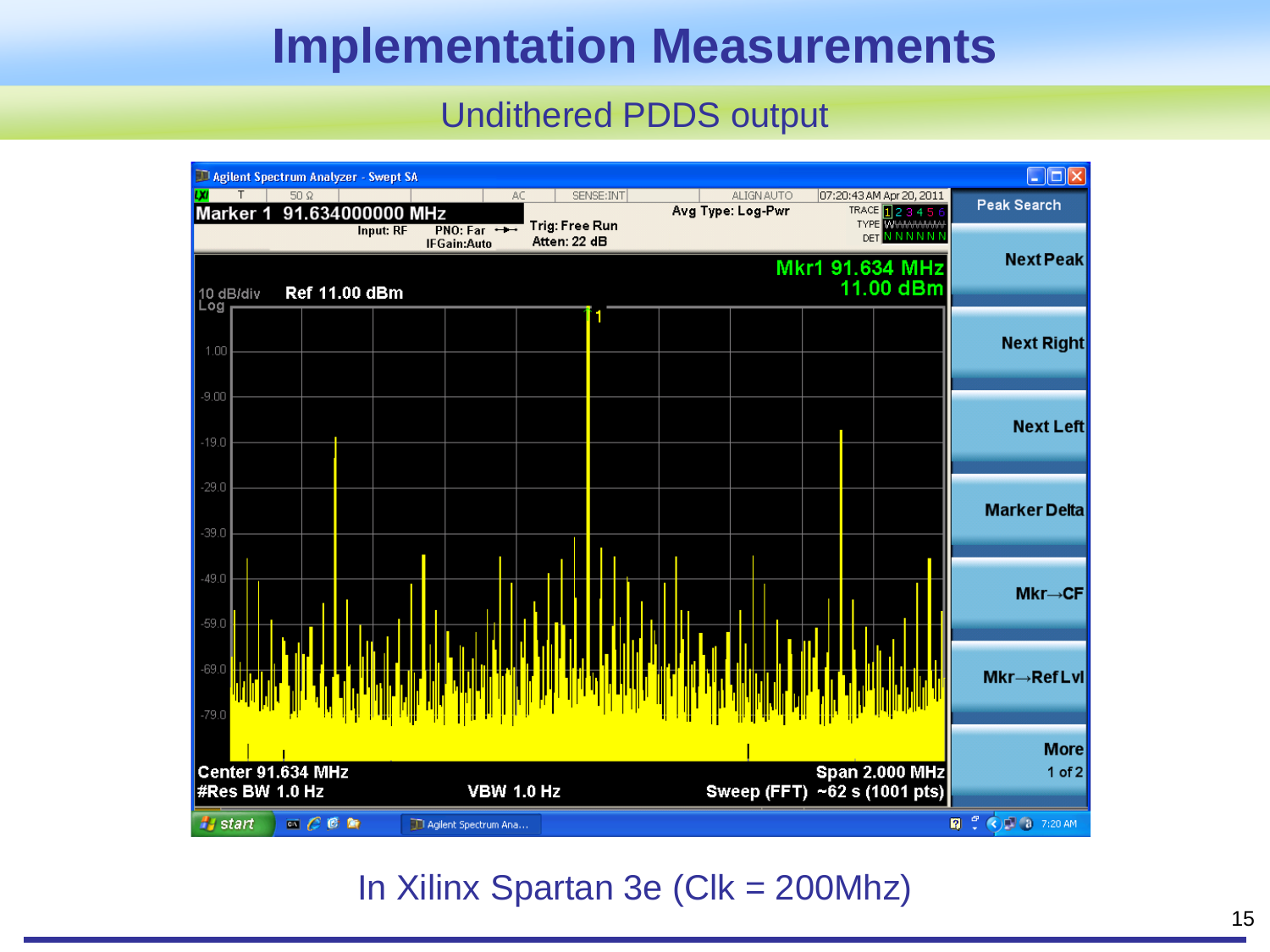### **Implementation Measurements**

#### Dithered PDDS output

| $\square$ ex<br>Agilent Spectrum Analyzer - Swept SA |                                                                                                                                                                                                                                                                                                                                                     |                                                           |                                       |                                 |                                                                                  |                                                                                                                                                                                                                                                                                                                                    |
|------------------------------------------------------|-----------------------------------------------------------------------------------------------------------------------------------------------------------------------------------------------------------------------------------------------------------------------------------------------------------------------------------------------------|-----------------------------------------------------------|---------------------------------------|---------------------------------|----------------------------------------------------------------------------------|------------------------------------------------------------------------------------------------------------------------------------------------------------------------------------------------------------------------------------------------------------------------------------------------------------------------------------|
| IΣΙ<br>Marker 1                                      | $50\Omega$<br>91.634000000 MHz                                                                                                                                                                                                                                                                                                                      | AC                                                        | SENSE: INT                            | ALIGN AUTO<br>Avg Type: Log-Pwr | 07:27:57 AM Apr 20, 2011<br>TRACE 123456                                         | <b>Peak Search</b>                                                                                                                                                                                                                                                                                                                 |
|                                                      |                                                                                                                                                                                                                                                                                                                                                     | Input: RF<br>$PMO: Far \rightarrow$<br><b>IFGain:Auto</b> | <b>Trig: Free Run</b><br>Atten: 18 dB |                                 | <b>TYPE WWWWWW</b><br>DET N N N N N N                                            | <b>Next Peak</b>                                                                                                                                                                                                                                                                                                                   |
| 10 dB/div<br>Log                                     | <b>Ref 7.55 dBm</b>                                                                                                                                                                                                                                                                                                                                 |                                                           |                                       |                                 | Mkr1 91.634 MHz<br>7.55 dBm                                                      |                                                                                                                                                                                                                                                                                                                                    |
| $-2.45$                                              |                                                                                                                                                                                                                                                                                                                                                     |                                                           | п                                     |                                 |                                                                                  | <b>Next Right</b>                                                                                                                                                                                                                                                                                                                  |
|                                                      |                                                                                                                                                                                                                                                                                                                                                     |                                                           |                                       |                                 |                                                                                  |                                                                                                                                                                                                                                                                                                                                    |
| $-12.5$                                              |                                                                                                                                                                                                                                                                                                                                                     |                                                           |                                       |                                 |                                                                                  | <b>Next Left</b>                                                                                                                                                                                                                                                                                                                   |
| $-22.5$                                              |                                                                                                                                                                                                                                                                                                                                                     |                                                           |                                       |                                 |                                                                                  |                                                                                                                                                                                                                                                                                                                                    |
| $-32.5$                                              |                                                                                                                                                                                                                                                                                                                                                     |                                                           |                                       |                                 |                                                                                  | <b>Marker Delta</b>                                                                                                                                                                                                                                                                                                                |
| $-42.5$                                              |                                                                                                                                                                                                                                                                                                                                                     |                                                           |                                       |                                 |                                                                                  |                                                                                                                                                                                                                                                                                                                                    |
| $-52.5$                                              |                                                                                                                                                                                                                                                                                                                                                     |                                                           |                                       |                                 |                                                                                  | $Mkr \rightarrow CF$                                                                                                                                                                                                                                                                                                               |
| $-62.5$                                              |                                                                                                                                                                                                                                                                                                                                                     |                                                           |                                       |                                 | و <sup>اور</sup> از در روم تولید از تمام از ماه می این را با آن <mark>ا</mark> ل |                                                                                                                                                                                                                                                                                                                                    |
| $-72.5$                                              |                                                                                                                                                                                                                                                                                                                                                     |                                                           |                                       |                                 |                                                                                  | Mkr→RefLvl                                                                                                                                                                                                                                                                                                                         |
| $-82.5$                                              |                                                                                                                                                                                                                                                                                                                                                     |                                                           |                                       |                                 |                                                                                  |                                                                                                                                                                                                                                                                                                                                    |
|                                                      |                                                                                                                                                                                                                                                                                                                                                     |                                                           |                                       |                                 |                                                                                  | <b>More</b>                                                                                                                                                                                                                                                                                                                        |
|                                                      | Center 91.634 MHz<br>#Res BW 1.0 Hz                                                                                                                                                                                                                                                                                                                 | <b>VBW 1.0 Hz</b>                                         |                                       |                                 | Span 2.000 MHz<br>Sweep (FFT) ~62 s (1001 pts)                                   | $1$ of $2$                                                                                                                                                                                                                                                                                                                         |
| <b>H</b> start                                       | $\begin{picture}(20,20) \put(0,0){\line(1,0){10}} \put(15,0){\line(1,0){10}} \put(15,0){\line(1,0){10}} \put(15,0){\line(1,0){10}} \put(15,0){\line(1,0){10}} \put(15,0){\line(1,0){10}} \put(15,0){\line(1,0){10}} \put(15,0){\line(1,0){10}} \put(15,0){\line(1,0){10}} \put(15,0){\line(1,0){10}} \put(15,0){\line(1,0){10}} \put(15,0){\line(1$ | <b>DDI Agilent Spectrum Ana</b>                           |                                       |                                 |                                                                                  | $\mathbf{Q}$ $\mathbf{C}$ $\mathbf{C}$ $\mathbf{C}$ $\mathbf{C}$ $\mathbf{C}$ $\mathbf{C}$ $\mathbf{C}$ $\mathbf{C}$ $\mathbf{C}$ $\mathbf{C}$ $\mathbf{C}$ $\mathbf{C}$ $\mathbf{C}$ $\mathbf{C}$ $\mathbf{C}$ $\mathbf{C}$ $\mathbf{C}$ $\mathbf{C}$ $\mathbf{C}$ $\mathbf{C}$ $\mathbf{C}$ $\mathbf{C}$ $\mathbf{C}$ $\mathbf{$ |

#### The implementation achieves a ~70dBc/Hz noise floor.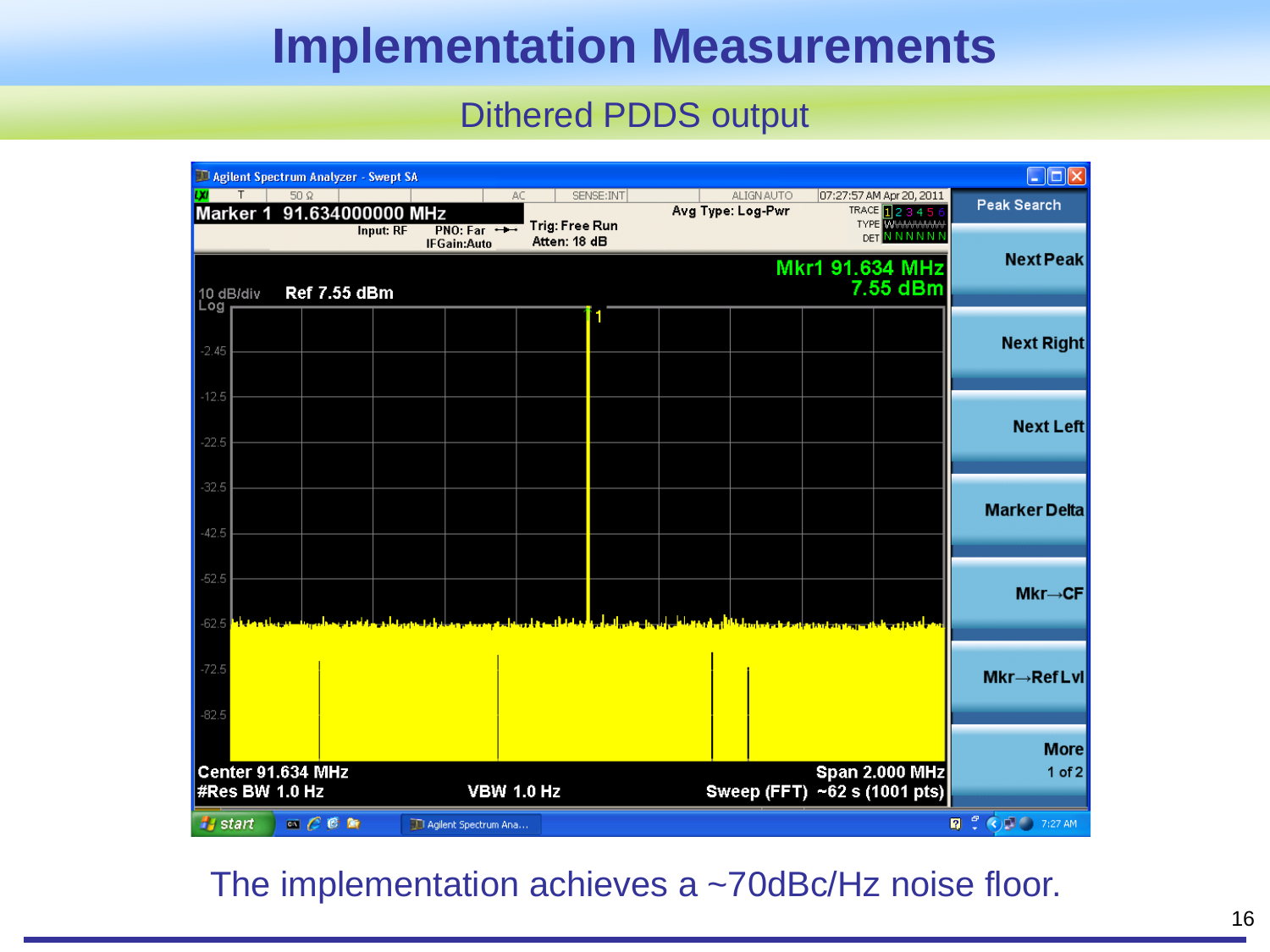## **FM Transmitter Demo**

#### Block diagram



- Phase (rather than frequency) dithering is used in the PDDS.
- FM modulation is done by adding signed data to the FCW.
- A supporting ADC is used for Analog audio acquisition.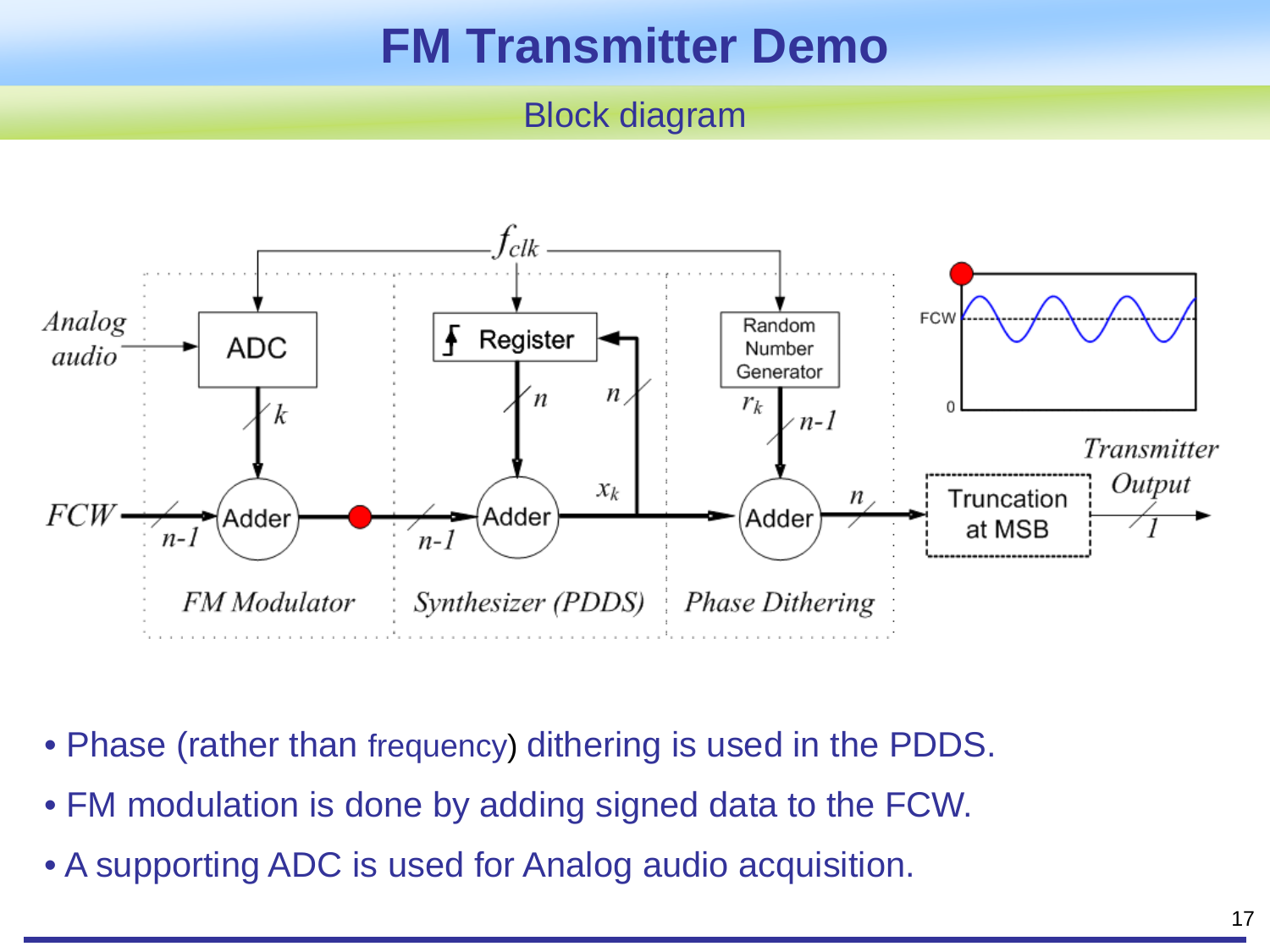### **Audio Data Acquisition**

Any ADC could be used, but we preferred a…

### Nearly All-Digital 1bit oversampling ADC



- It is supplementary; Ideally (only) a Digital Data steam should be used.
- 1-bit Oversampling ADC better fits to this "All-Digital application".
- Only a couple of external Rs & Cs analog components are used.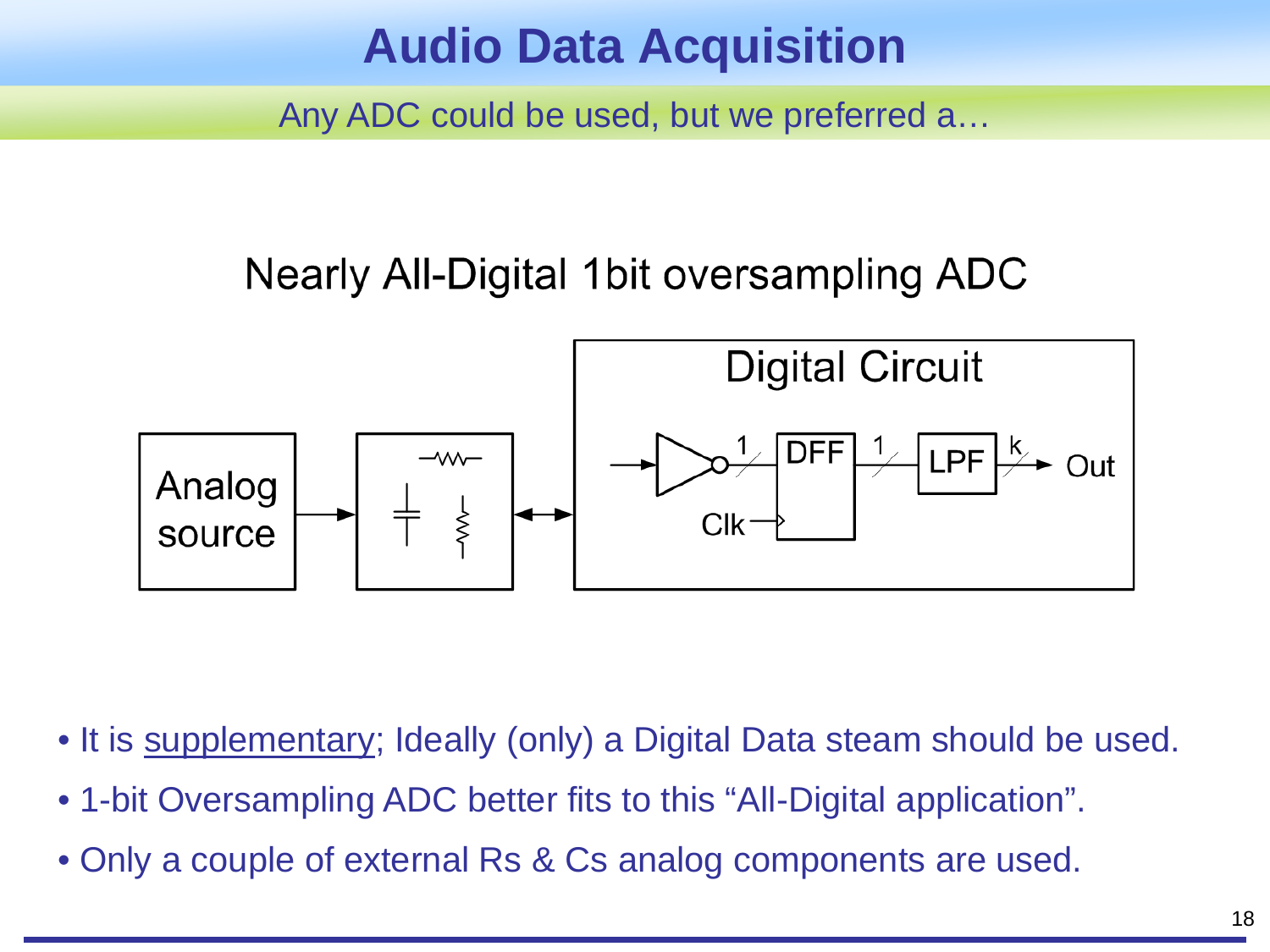## **FM Transmitter Demo**

#### System performance using a 12bit ADC



Dithering slightly effects the noise performance of the system.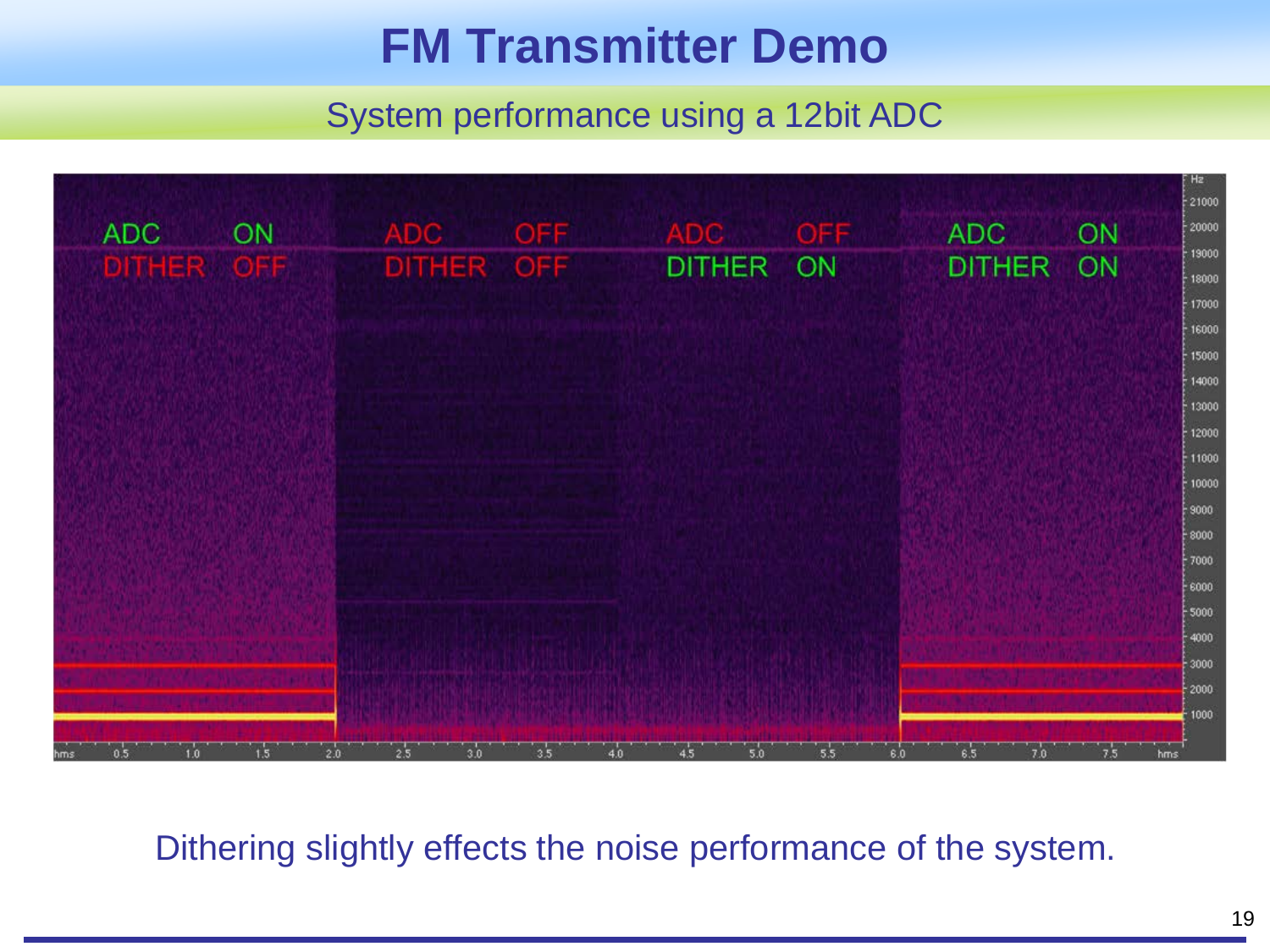## **FM Transmitter Demo**

System performance using the implemented 1bit oversampling ADC



Similar performance but with lower ADC quantization noise.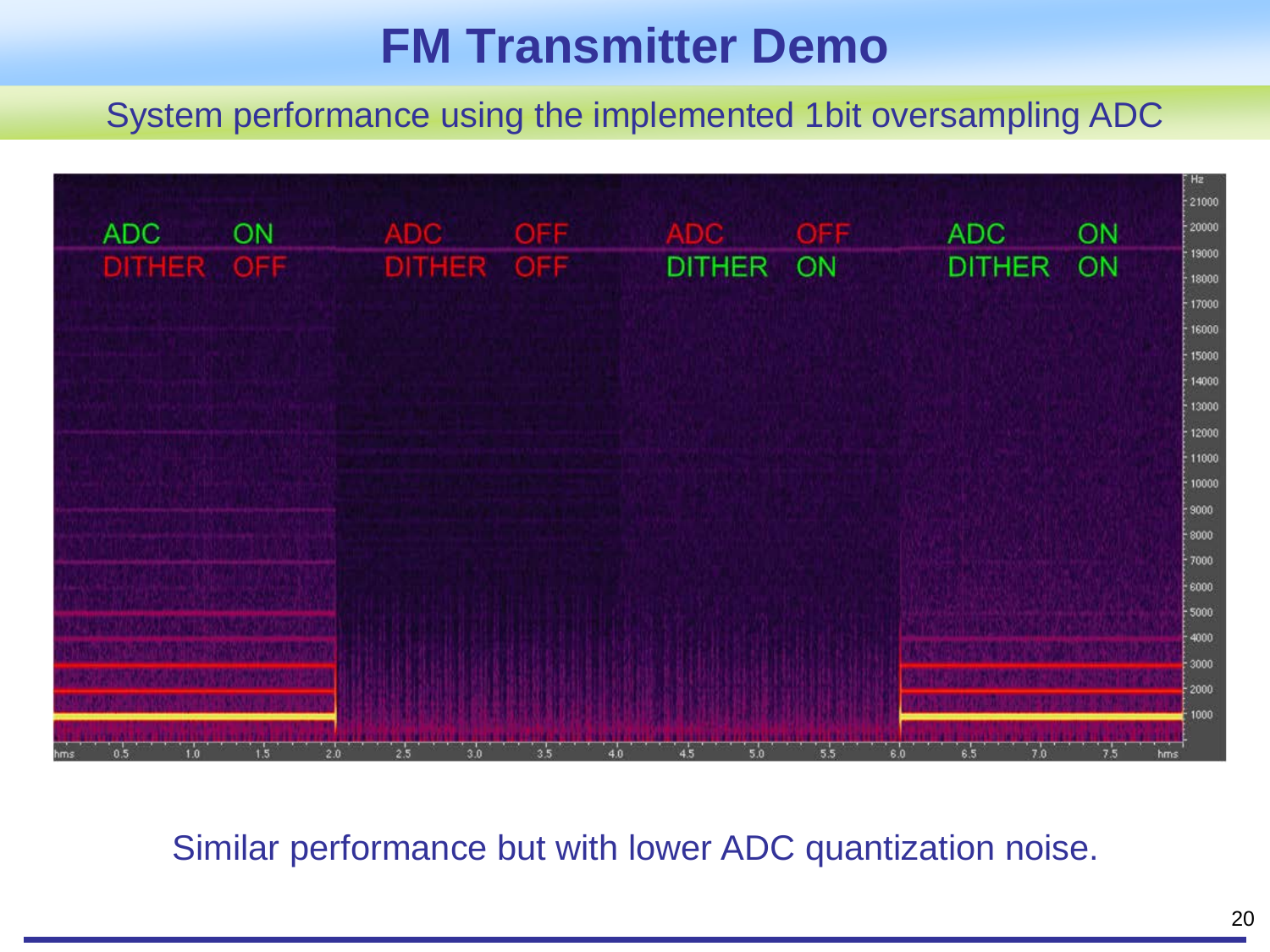## **AM Transmitter Demo**



- The carrier is generated using the 6 MSB of the dithered PDDS and a sine table.
- AM modulation is done by multiplying the Carrier with the unsigned audio data.
- The Transmitter output is generated by an All-digital 1bit oversampling DAC.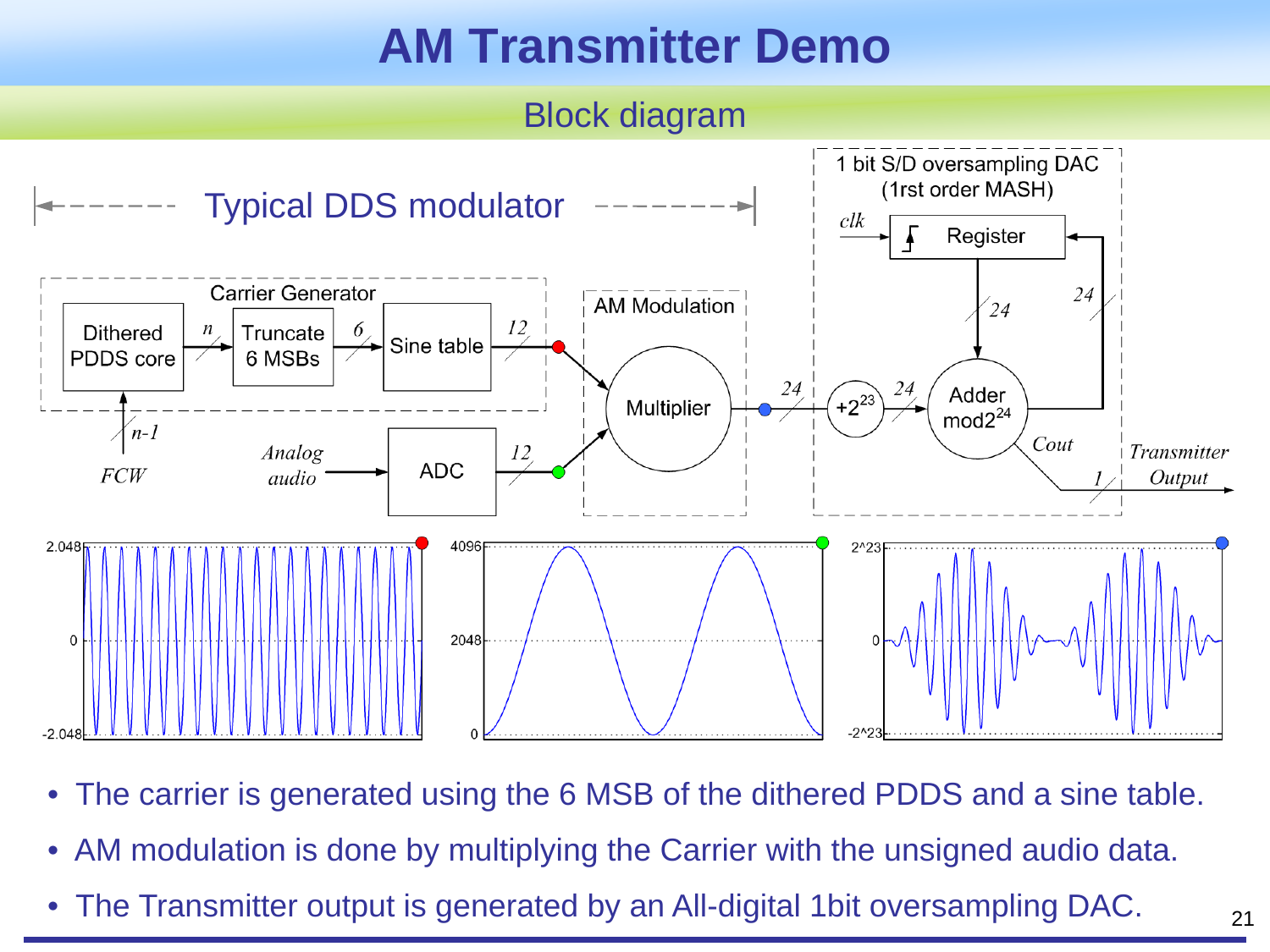## **AM Transmitter Demo**

Output spectrum (carrier only passing through the 1bit oversampling DAC)



• Useful only for lower frequencies but offers better noise performance.

• Actual implementation achieves a noise floor of ~90dbc/Hz for generated frequencies up to 5Mhz using a 200Mhz input clock.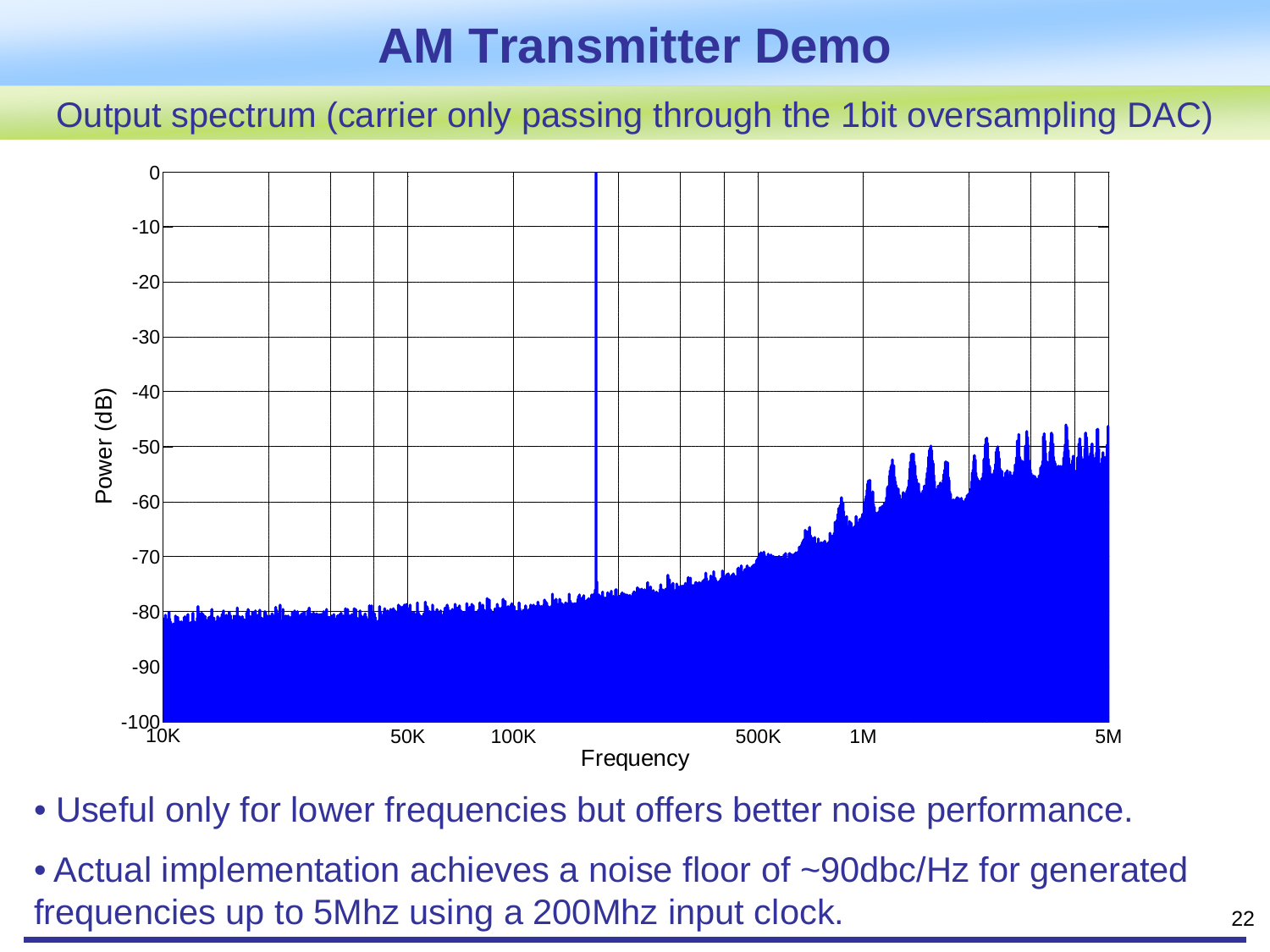### **The Demo Board**



1) Xula-50 mini FPGA Board

- 2) System clock generator
- 3) Analog audio input

4) Analog audio handling

- 5) ADC external analog parts
- 6) Power decoupling

7) Antenna plug 8) Configuration controls 9) Led Display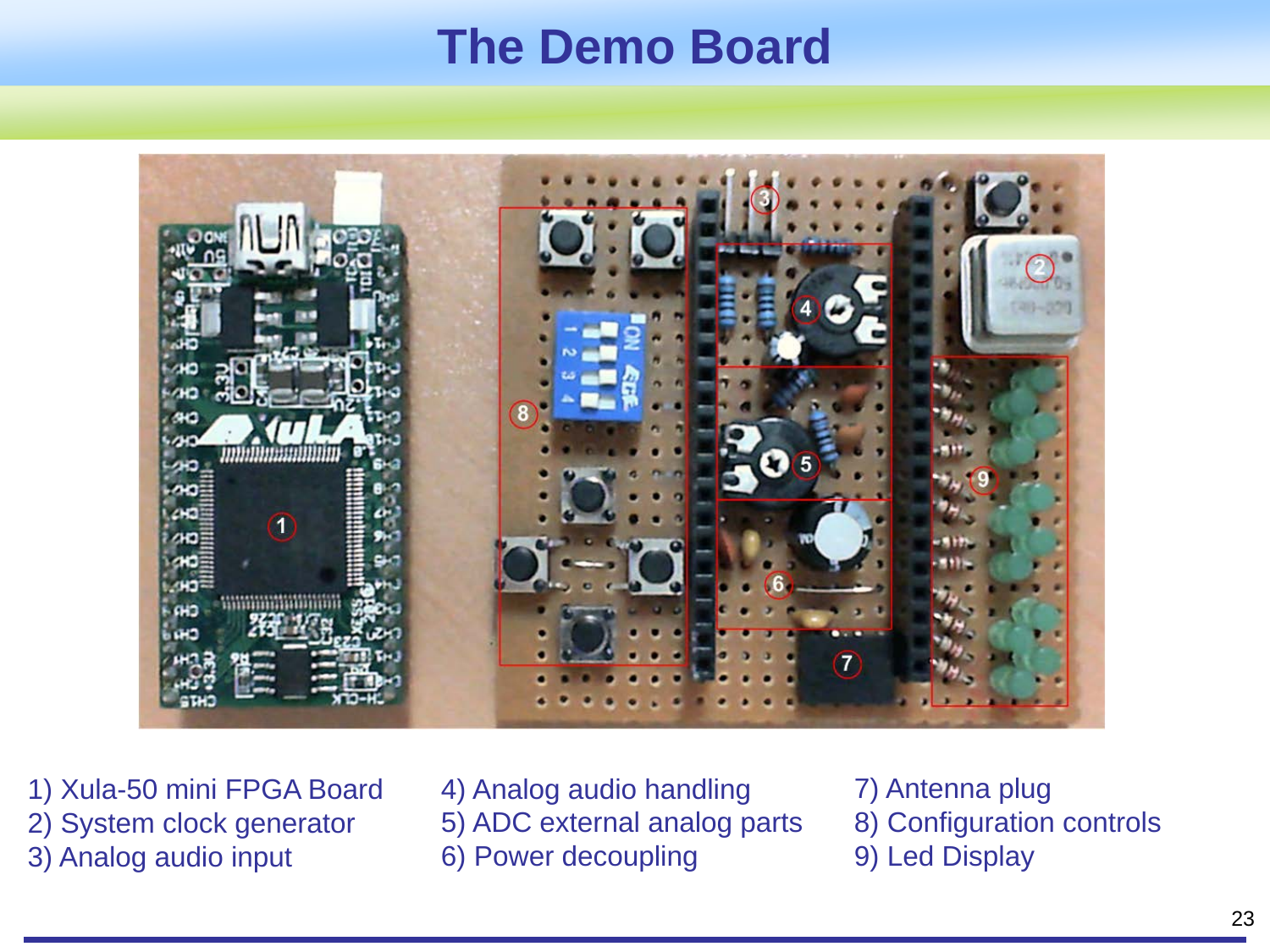### **The Demo Board**

#### FPGA Utilization

| <b>Target Device:</b>   | $xc3s50a-4vq100$   |  |
|-------------------------|--------------------|--|
| <b>Product Version:</b> | IISE 12.3          |  |
| Design Goal:            | Timing Performance |  |

| FM Radio Demo (with ADC and controls) |             |                  |                    |  |  |
|---------------------------------------|-------------|------------------|--------------------|--|--|
| <b>Logic Utilization</b>              | <b>Used</b> | <b>Available</b> | <b>Utilization</b> |  |  |
| Number of Slice Flip Flops            | 336         | 1,408            | 23%                |  |  |
| Number of 4 input LUTs                | 349         | 1,408            | 24%                |  |  |
| Number of occupied Slices             | 258         | 704              | 36%                |  |  |

| AM Radio Demo (with ADC and controls) |      |                  |                    |  |  |
|---------------------------------------|------|------------------|--------------------|--|--|
| <b>Logic Utilization</b>              | Used | <b>Available</b> | <b>Utilization</b> |  |  |
| Number of Slice Flip Flops            | 404  | 1,408            | 28%                |  |  |
| Number of 4 input LUTs                | 379  | 1,408            | 26%                |  |  |
| Number of occupied Slices             | 304  | 704              | 43%                |  |  |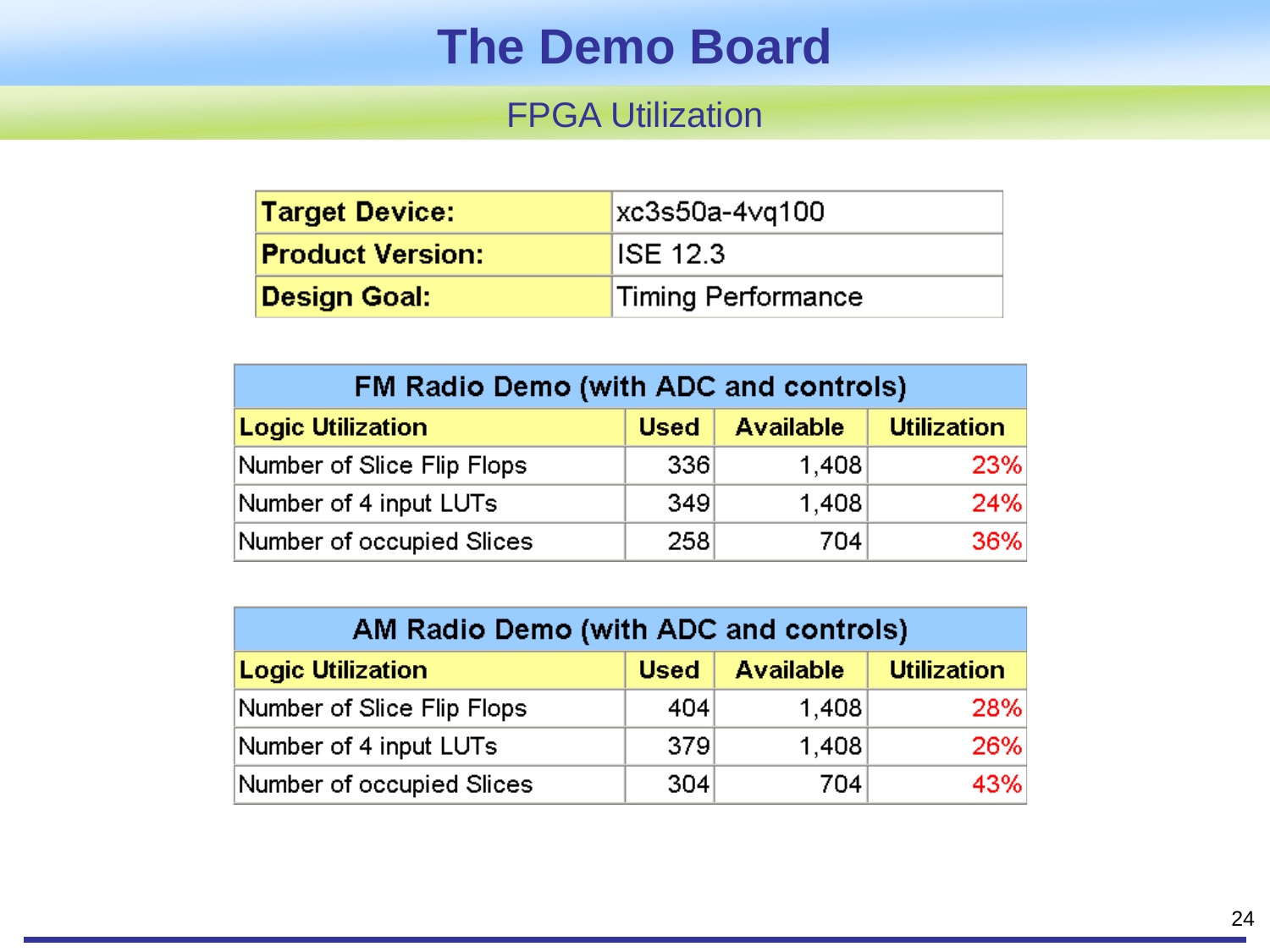### **ASIC Version**

An All-Digital transmitter (FM / FSK / PM / PSK) with digital data input has been implemented in a 90nm CMOS technology.



- Dimensions: 560um x 110um (with power ring).
- Generates GHz range carrier frequency.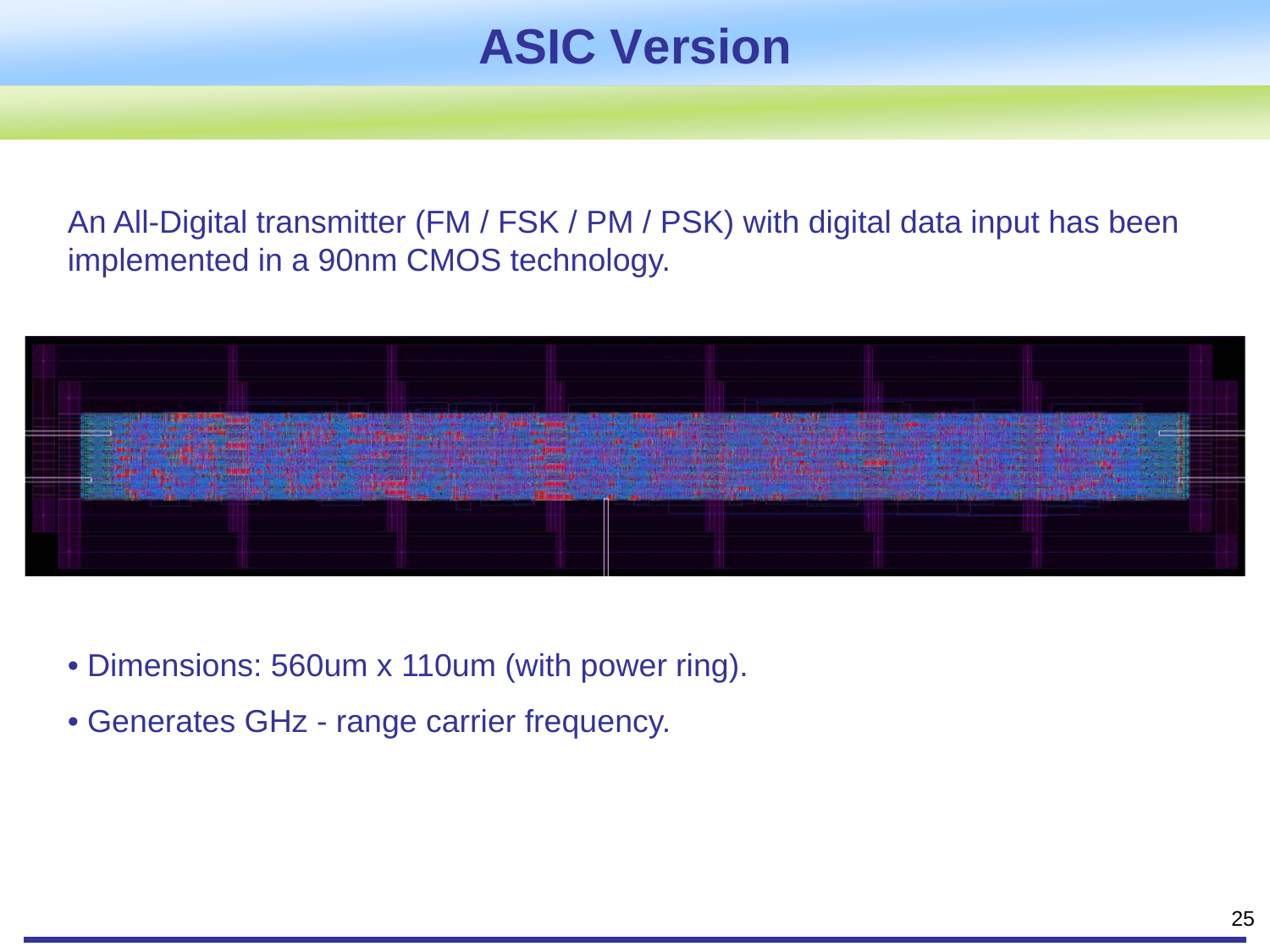### **Conclusions and Future Work**

- A versatile All-Digital transmitter architecture for low power, small area and low cost implementations has been presented.
- At this point we mainly focus on low power, short range applications.
- Algorithms are available for licensing.

#### **Our team works on new architectures to:**

- Further reduce the noise floor of the output.
- Increase the maximum operating frequency.
- Implement all popular modulation schemes (QAM, BPSK, FSK, QPSK, etc).
- Implement an All-digital receiver in order to offer a complete all-digital transceiver solution.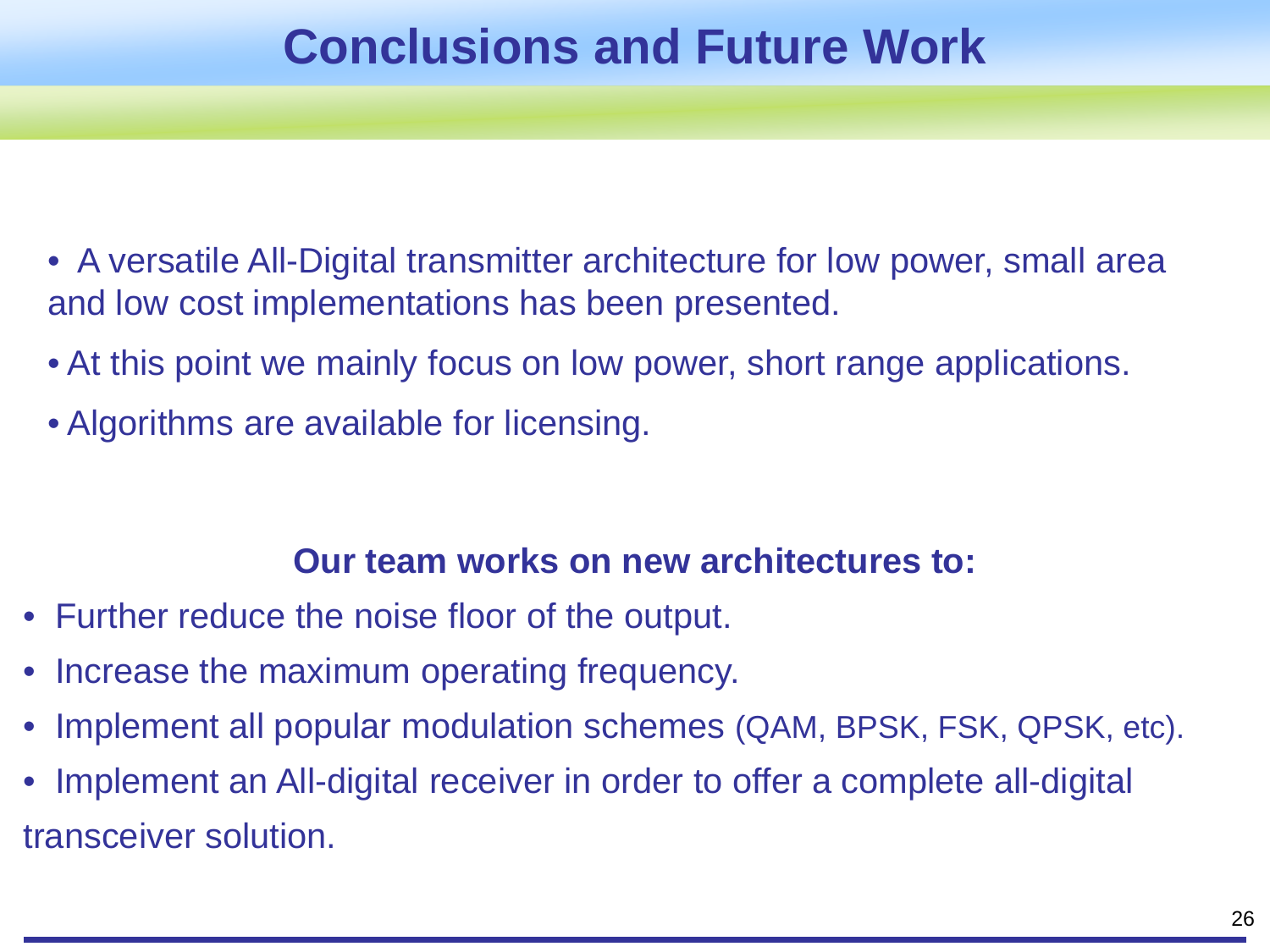# Thank you for attending

### **Questions and related communication are very welcome!**

### **Kostas Galanopoulos**

Ph.D. Candidate Dept. of Electrical and Computer Engineering National Technical University of Athens, Greece Affiliate, SOTEKCO Electronics LLC, USA [galanopu@ieee.org](mailto:galanopu@ieee.org)